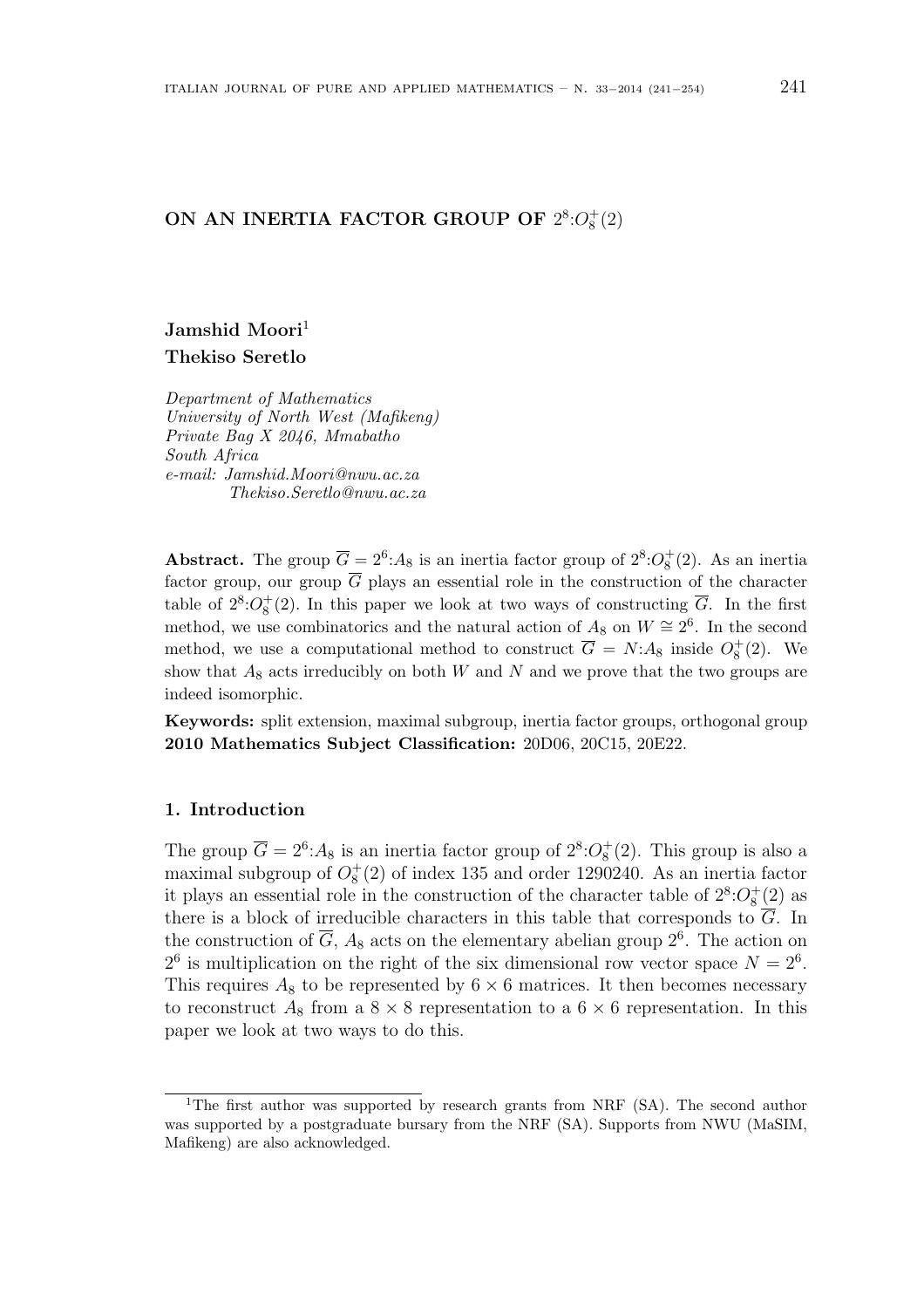Although it is much simpler and natural to consider the embedding of  $2<sup>6</sup>: A<sub>8</sub>$ into  $O_8^+(2)$  (see Section 3), but it is interesting to construct this group combinatorially and this is our main reason for discussing the first method. In our first method (Section 2), we first take an 8-dimensional module V on which  $S_8$  acts naturally by permuting its basis elements. We then obtain two submodules of  $V$ , namely  $M_1$  and  $M_2$  of dimensions 1 and 7 respectively. Let  $W = M_2/M_1$ , then  $dim(W) = 6$  and W is a G-invariant where  $G = S_6$  or  $A_8$  (see Theorem 2.2). Let  $\alpha$  and  $\beta$  be two permutation cycles of orders 7 and 3 respectively where  $A_8 = \langle \alpha, \beta \rangle$ . Then, by the action of  $\alpha$  and  $\beta$  on the generators of W, we get a matrix representation of both  $\alpha$  and  $\beta$ . These are 6  $\times$  6 matrix representations. We are then able to represent  $A_8$  by  $6 \times 6$  matrices. We show that (in Section 2)  $A_8$  acts irreducibly on W and this action produces three orbits of lengths 1,28 and 35 respectively. These have corresponding point stabilizers which we obtain from the ATLAS [4]. We are then able to construct  $\overline{G}$ .

For the second method (Section 3) we use GAP [6]. We first construct  $O_8^+(2)$ from the general orthogonal group  $GO_8^+(2)$ . We then construct,  $\overline{G} = 2^6$ : A<sub>8</sub>, inside  $O_8^+(2)$ . This has only one proper normal subgroup, namely  $N \cong 2^6$ , which we can always obtain from  $\overline{G}$ . We then obtain the 6 generators of N which are  $8 \times 8$ matrices. From the generators of  $\overline{G}$ , we are able to get two,  $8 \times 8$  matrix generators of  $A_8$  namely, a and b each of order 4. We then let a and b act on the generators of N by conjugation. Since  $N \trianglelefteq \overline{G}$  the result of these actions are elements of N. We get a  $6 \times 6$  matrix representation of both. This leads us to a  $6 \times 6$  representation of  $A_8$ . We then let this  $A_8$ , using GAP, to act on N and in Theorem 3.1 we show that N is irreducible under this action. The two groups constructed in Sections 2 and 3 are indeed isomorphic (see Corollary 3.2).

This work is taken from the dissertation of the second author [18], for more of his work, one can also go to [14], [15], [16]. For further references one can also read [1], [8], [9], [12], [17], [19]. For the general theory of ordinary characters of finite groups, readers are referred to [7].

Our notation will be consistent with that used in the ATLAS [4].

### 2. The Combinatorics Method

The combinatorics method can also be found in [1] and [17] and is used extensively in [13] and [20]. The group  $S_8$  acts naturally on a module of dimension 8 by permuting the basis elements which generate the module. Let V be the 8-dimensional natural module of  $A_8$  over  $GF(2)$ , where  $V = \langle e_1, e_2, e_3, e_4, e_5, e_6, e_7, e_8 \rangle$ , and  $e_i^2 = 1$  for  $i \in \{1, 2, 3, 4, 5, 6, 7, 8\}$ . We regard V as a multiplicative elementary abelian 2-group of order  $2^8$ .

**Theorem 2.1** Let V be the natural module of  $S_8$  over  $GF(2)$ . Then there exist  $S_8$  submodules  $M_1$  and  $M_2$  of V such that  $V \supset M_2 \supset M_1 \supset 0$  and that

$$
dim(M_2) = 7 \quad and \quad dim(M_1) = 1.
$$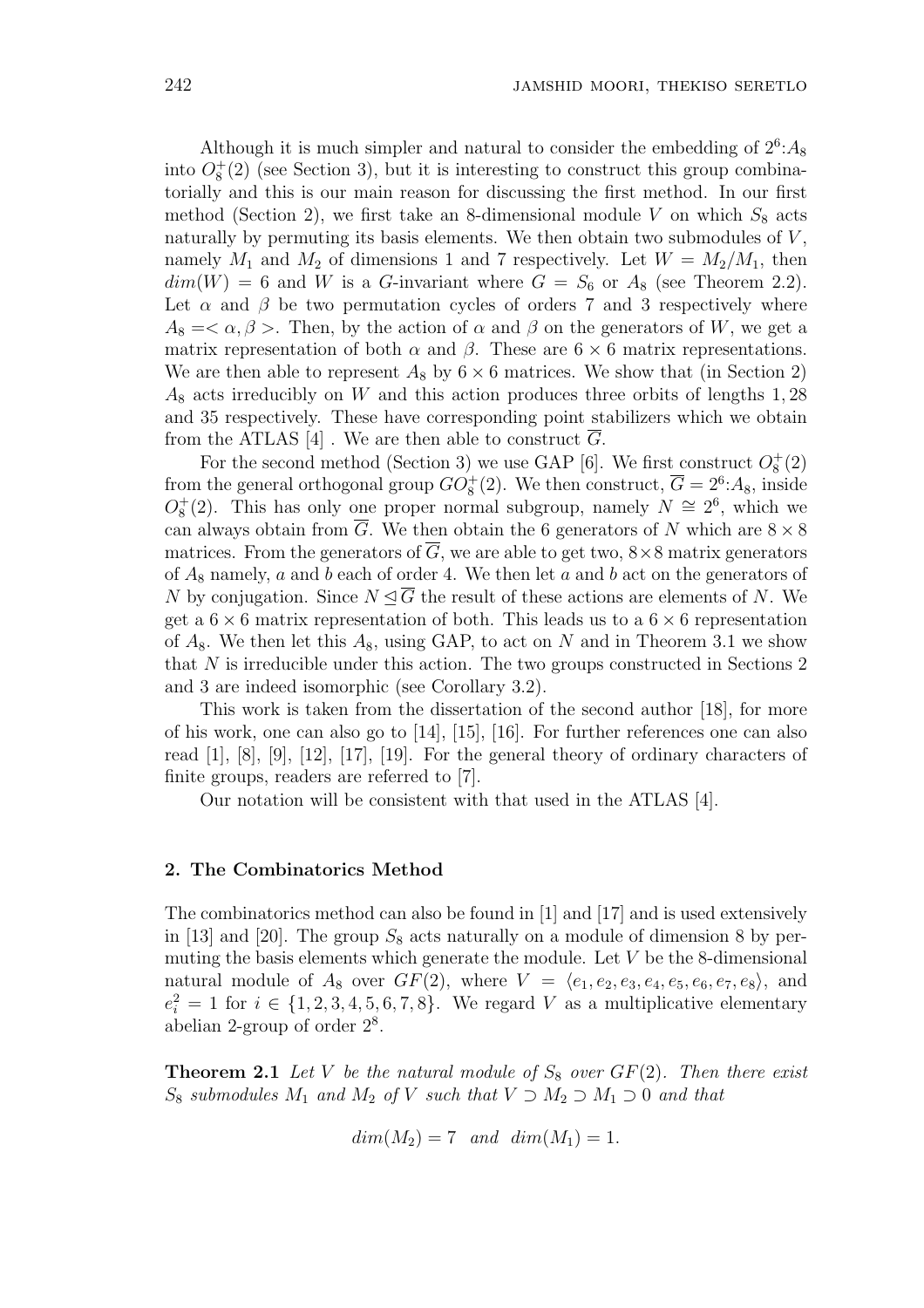**Proof.** Let  $V = \langle e_1, e_2, e_3, e_4, e_5, e_6, e_7, e_8 \rangle$ , and  $e_i^2 = 1$  for  $i \in \{1, 2, 3, 4, 5, 6, 7, 8\}$ . Then  $S_8$  acts naturally on V and this natural action results in the following orbits:

- 1.  $O_0 = \{1_V\}$  and  $|O_0| = 1$ . 2.  $O_1 = \{e_i | 1 \le i \le 8\}$  and  $|O_1| = 8$ . 3.  $O_2 = \{e_i e_j | 1 \le i, j \le 8, i \ne j\}$  and  $|O_2|$  =  $\overline{a}$ 8 2  $\mathbf{r}$  $= 28.$ 4.  $O_3 = \{e_i e_j e_k | 1 \le i, j, k \le 8,$  distinct  $i, j, k\}$  and  $|O_3|$  =  $\overline{a}$ 8 3  $\mathbf{r}$  $= 56.$ 5.  $O_4 = \{e_i e_j e_k e_l | 1 \le i, j, k, l \le 8,$  distinct  $i, j, k, l\}$ and  $|O_4| = \left(\begin{array}{c} 8 \\ 4 \end{array}\right)$  $\begin{pmatrix} 0 \\ 4 \end{pmatrix} = 70.$ 6.  $O_5 = \{e_i e_j e_k e_l e_m | 1 \le i, j, k, l, m \le 8,$  distinct  $i, j, k, l, m\}$ and  $|O_5| = \begin{pmatrix} 8 \\ 5 \end{pmatrix}$  $\binom{6}{5}$  = 56.
- 7.  $O_6 = \{e_i e_j e_k e_l e_m e_n | 1 \le i, j, k, l, m, n \le 8,$  distinct  $i, j, k, l, m, n\}$ and  $|O_6| = \left(\begin{array}{c} 8 \\ 6 \end{array}\right)$  $\begin{bmatrix} 6 \\ 6 \end{bmatrix} = 28.$
- 8.  $O_7 = \{e_i e_j e_k e_l e_m e_n e_o | 1 \le i, j, k, l, m, n, o \le 8,$  distinct  $i, j, k, l, m, n, o\}$ and  $|O_7| = \left(\begin{array}{c} 8 \\ 7 \end{array}\right)$  $\begin{pmatrix} 0 \\ 7 \end{pmatrix} = 8.$
- 9.  $O_8 = \{e_i e_j e_k e_l e_m e_n e_o e_p | 1 \le i, j, k, l, m, n, o, p \le 8,$  distinct  $i, j, k, l, m, n, o, p\}$ and  $|O_8| = \begin{pmatrix} 8 \\ 8 \end{pmatrix}$  $\begin{pmatrix} 8 \\ 8 \end{pmatrix} = 1.$

Thus  $S_8$  produces 9 orbits on V.

Set  $M_1 = \langle e_1e_2e_3e_4e_5e_6e_7e_8 \rangle$ . Then  $M_1$  is an S<sub>8</sub>-invariant submodule of V with  $dim(M_1) = 1$ .

Now, set  $M_2 = O_0 ∪ O_2 ∪ O_4 ∪ O_6 ∪ O_8$ . Then  $|M_2| = 128$ , so we have  $dim(M_2) = 7.$ 

Since  $M_1 = O_0 \cup O_8$ , we obtain that  $V \supset M_2 \supset M_1 \supset 0$ . This implies that  $M_2$  is a reducible  $S_8$ -invariant submodule of V.

Since  $S_8$  is 8-transitive,  $A_8$  is 6-transitive on  $\{e_1, e_2, e_3, e_4, e_5, e_6, e_7, e_8\}$ . It is clear that  $O_0$ ,  $O_1$ ,  $O_2$ ,  $O_4$ ,  $O_5$ ,  $O_6$  are also orbits under the action of  $A_8$ . Now since  $A_8$  does not have a proper subgroup of index less than 8,  $O_7$  remains as an orbit of length 8. Obviously  $O_8$  also remains as an orbit of length 1.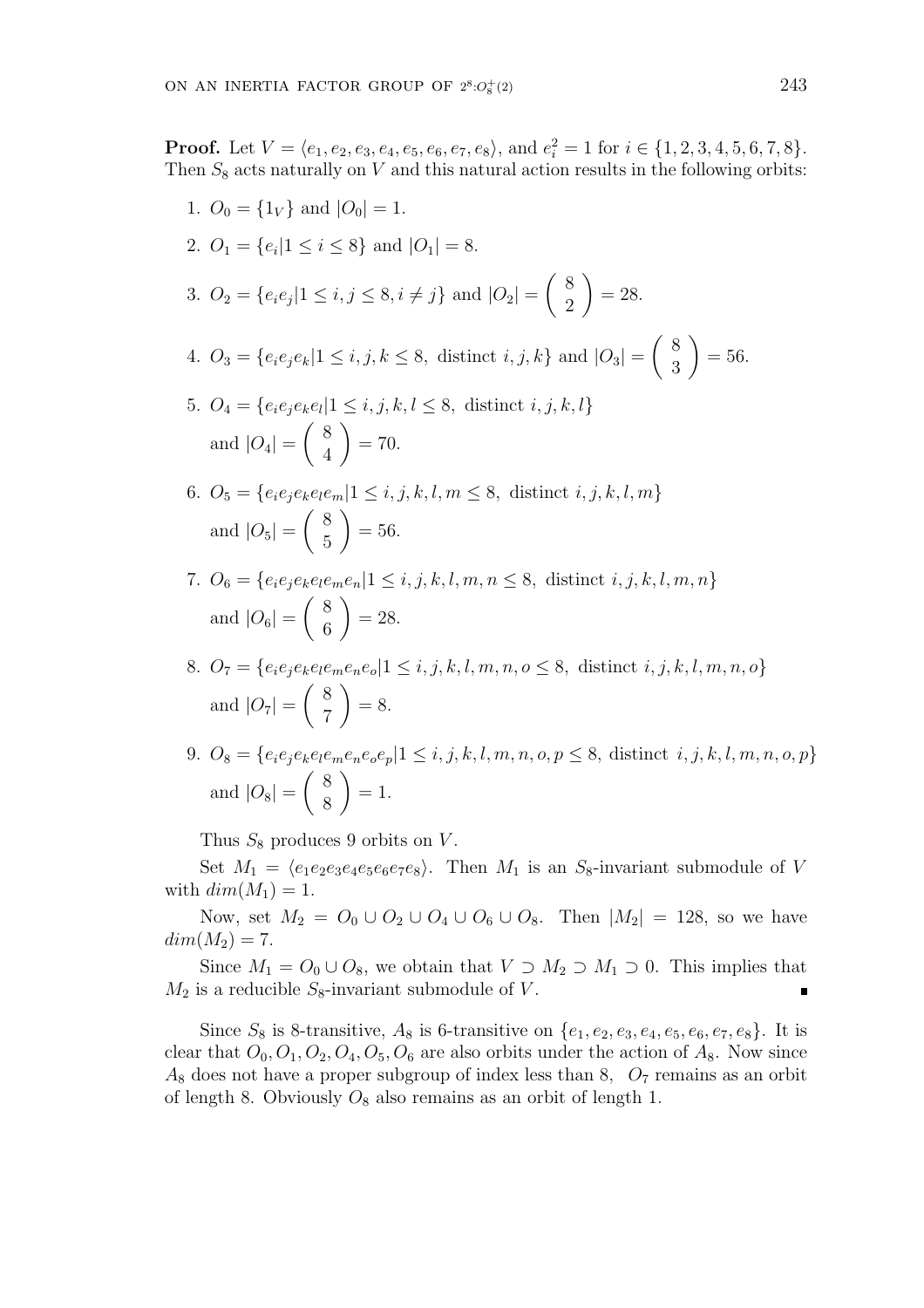**Theorem 2.2** Let  $W = M_2/M_1$ , then  $dim(W) = 6$ . Also W is a G-invariant module where  $G = S_8$  or  $A_8$ .

**Proof.** It is clear that  $dim(W) = 6$ , since  $dim(M_1) = 1$  and  $dim(M_2) = 7$ . If  $g \in G$  and  $\alpha \in M_2$ , then since  $M_2$  is G invariant,  $g(\alpha M_1) = g(\alpha)M_1 \in M_2/M_1$  $\forall g \in G$  and  $\alpha \in M_2$ . So W is  $S_8$   $(A_8)$  invariant.

Let

$$
W = \langle e_1 e_2 M_1, e_1 e_3 M_1, e_1 e_4 M_1, e_1 e_5 M_1, e_1 e_6 M_1, e_1 e_7 M_1 \rangle.
$$

The set  $B = \{e_1e_2, e_1e_3, e_1e_4, e_1e_5, e_1e_6, e_1e_7\}$  is a linearly independent set. Let

| $\gamma_1 = e_1 e_2 M_1,$ | $\gamma_2 = e_1 e_3 M_1,$ |
|---------------------------|---------------------------|
| $\gamma_3 = e_1 e_4 M_1,$ | $\gamma_4 = e_1 e_5 M_1,$ |
| $\gamma_5 = e_1 e_6 M_1,$ | $\gamma_6 = e_1 e_7 M_1.$ |

Also, if  $\alpha = (1\ 2\ 3\ 4\ 5\ 6\ 7)$  and  $\beta = (6\ 7\ 8)$ , then

$$
A_8 = \langle \alpha, \beta \rangle.
$$

We obtain

 $\alpha : \gamma_1 \to \gamma_1 \gamma_2, \gamma_2 \to \gamma_1 \gamma_3, \gamma_3 \to \gamma_1 \gamma_4, \gamma_4 \to \gamma_1 \gamma_5, \gamma_5 \to \gamma_1 \gamma_6, \text{ and } \gamma_6 \to \gamma_1.$ 

We give two examples for the action of  $\alpha$ . Under the action of  $\alpha$  we have

$$
\gamma_2 = e_1 e_3 M_1 \to e_2 e_4 M_1 = e_1 e_2 e_1 e_4 M_1 = \gamma_1 \gamma_3
$$

That is  $\alpha(\gamma_2) = \gamma_1 \gamma_3$ . Also

$$
\gamma_6 = e_1 e_7 M_1 \rightarrow e_2 e_1 M_1 = \gamma_1.
$$

That is  $\alpha(\gamma_6) = \gamma_1$ . Hence  $\alpha$  can be represented by the following matrix

$$
\alpha = \left(\begin{array}{cccccc} 1 & 1 & 0 & 0 & 0 & 0 \\ 1 & 0 & 1 & 0 & 0 & 0 \\ 1 & 0 & 0 & 1 & 0 & 0 \\ 1 & 0 & 0 & 0 & 1 & 0 \\ 1 & 0 & 0 & 0 & 0 & 1 \\ 1 & 0 & 0 & 0 & 0 & 0 \end{array}\right),
$$

with  $o(\alpha) = 7$ .

Similarly, for  $\beta$  we have

 $\beta:\gamma_1\rightarrow \gamma_1,\ \gamma_2\rightarrow \gamma_2,\ \gamma_3\rightarrow \gamma_3,\ \gamma_4\rightarrow \gamma_4,\ \gamma_5\rightarrow \gamma_6,\ \gamma_6\rightarrow \gamma_1\gamma_2\gamma_3\gamma_4\gamma_5\gamma_6$ 

As an example, we see that

$$
\gamma_6 = e_1 e_7 M_1 \rightarrow e_1 e_8 M_1 = e_2 e_3 e_4 e_5 e_6 e_7 M_1 = \gamma_1 \gamma_2 \gamma_3 \gamma_4 \gamma_5 \gamma_6.
$$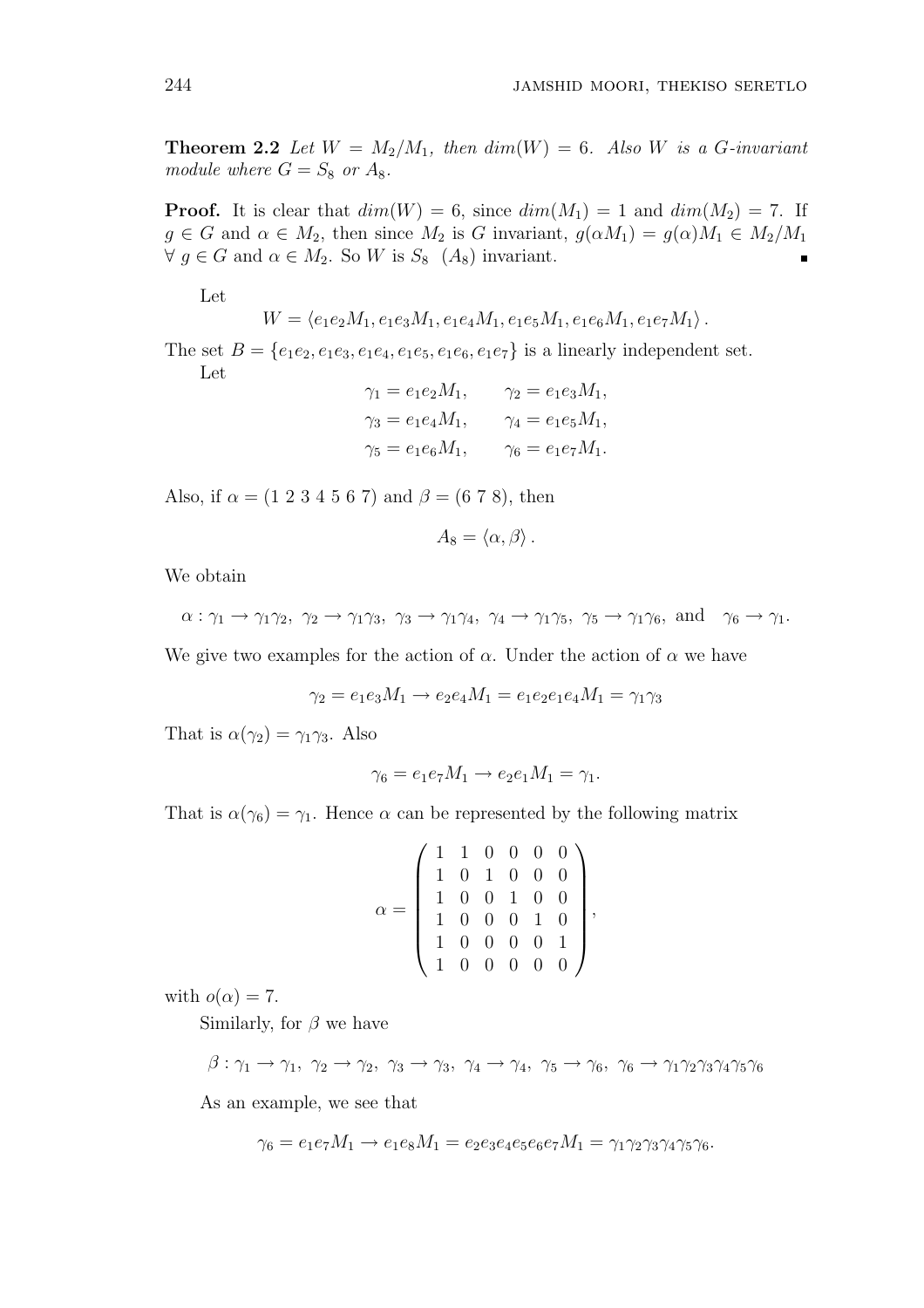That is  $\beta(\gamma_6) = \gamma_1 \gamma_2 \gamma_3 \gamma_4 \gamma_5 \gamma_6$ . Here we obtain

$$
\beta = \left( \begin{array}{cccccc} 1 & 0 & 0 & 0 & 0 & 0 \\ 0 & 1 & 0 & 0 & 0 & 0 \\ 0 & 0 & 1 & 0 & 0 & 0 \\ 0 & 0 & 0 & 1 & 0 & 0 \\ 0 & 0 & 0 & 0 & 0 & 1 \\ 1 & 1 & 1 & 1 & 1 & 1 \end{array} \right),
$$

with  $o(\beta) = 3$ . We are now able to write all the elements of  $A_8$  as  $6 \times 6$  matrices. By acting  $A_8$  directly on W, using the orbits of  $A_8$  on  $M_2$  and the fact that  $M_1 = \{1, e_1e_2e_3e_4e_5e_6e_7e_8\}$ , we can see that  $A_8$  has 3 orbits namely

$$
\Delta_0 = \{O_0 M_1\} = \{O_8 M_1\} = \{M_1\},
$$
  
\n
$$
\Delta_1 = \{O_2 M_1\} = \{O_6 M_1\} = \{e_i e_j M_1 | \text{distinct } e_i, e_j\},
$$
  
\n
$$
\Delta_2 = \{O_4 M_1\} = \{e_i e_j e_k e_l M_1 | \text{distinct } e_i, e_j, e_k, e_l\}.
$$

Clearly,  $|\Delta_0| = 1$ ,  $|\Delta_1| = 28$ ,  $|\Delta_2| = \frac{70}{2} = 35$  and  $W = \Delta_0 \cup \Delta_1 \cup \Delta_2$ .

**Theorem 2.3**  $A_8$  acts irreducibly on W.

**Proof.** Let  $U \leq W$  be such that  $U \neq 0$  and U is  $A_8$  invariant. Since  $U \neq 0$  $\exists x \in U$  such that  $x \neq 0$ . Since  $x \neq 0$  and  $U \leq W$  we have two cases.

**Case 1.** Suppose  $x \in \Delta_1$ ,  $x = e_i e_j M_1$  for distinct  $i, j$ . Hence  $g(x) \in U \ \forall \ g \in A_8$ . However

$$
\{g(x)|g\in A_8\}=\Delta_1 \Rightarrow \Delta_1\subseteq U \Rightarrow e_ie_jM_1\in U \quad \forall i,j.
$$

Hence we have  $\gamma_1, \gamma_2, \gamma_3, \gamma_4, \gamma_5, \gamma_6 \in U$ .

**Case 2.** Suppose  $x \in \Delta_2$ , then  $x = e_i e_j e_k e_l M_1$  for some distinct  $e_i, e_j, e_k, e_l$ . Hence  $g(x) \in U \quad \forall \; g \in A_8$ . Now

$$
\{g(x)|g \in A_8\} = \Delta_2 \Rightarrow \Delta_2 \subseteq U.
$$

Since  $\Delta_2 \subseteq U$ ,  $e_k e_l e_m e_r M_1$  and  $e_k e_l e_m e_i M_1$  are in U for distinct  $k, l, m, r, i$ . Since U is closed we get

$$
(e_{k}e_{l}e_{m}e_{r}M_{1})(e_{k}e_{l}e_{m}e_{i}M_{1}) = e_{i}e_{r} \in U \quad \forall \quad \text{distinct} \quad k, l, m, r, i.
$$

This shows that  $U \subseteq W$ . So similar to case 1, we have  $U = W$ . Hence W is a unique 6-dimensional  $GF(2)$  module that  $A_8$  acts irreducibly on.

Our group  $\bar{G}$  can now be realized by the split extension  $W:A_8$ , where  $W \cong 2^6$ . In here the multiplication is defined by

$$
(w_1, g_1) . (w_2, g_2) = (w_1(w_2)^{g_1}, g_1 g_2)
$$

for  $w_1, w_2 \in W$  and  $g_1, g_2 \in A_8$ .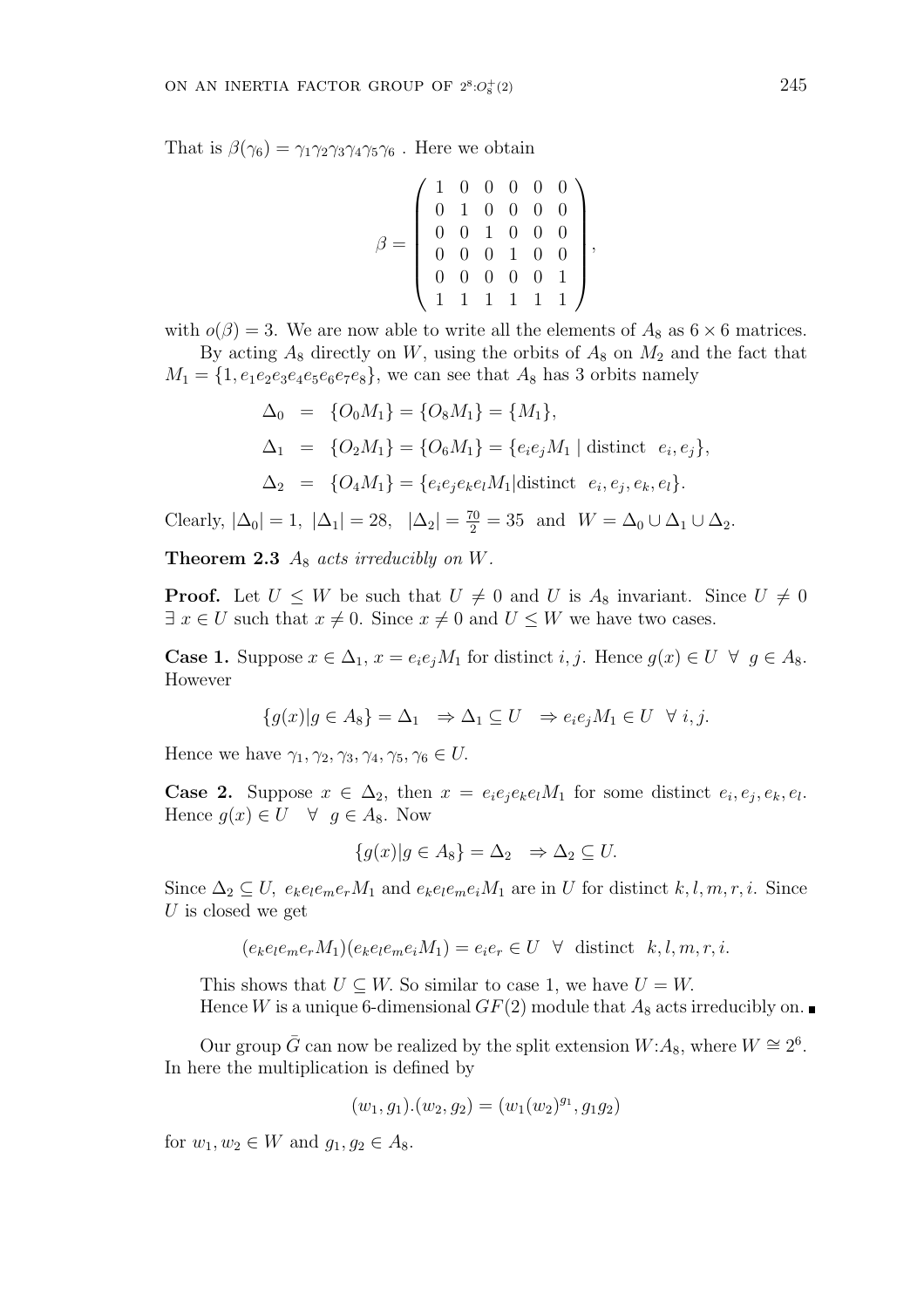**Remark 2.4** In V, the set of vectors of even weight, that is our  $M_2$ , forms a 7-dimensional  $S_8$ -submodule (this is true in general for  $S_n$ , these vectors form an  $(n-1)$ -dimensional  $S_n$ -submodule). Our module  $M_2$  under the standard dot product on V becomes a symplectic space.

We can define an invariant quadratic form Q associated with this symplectic form as follows:  $\overline{a}$ 

$$
Q(\alpha) = \begin{cases} 0, & \alpha \in O_0 \cup O_4 \cup O_8 \\ 1, & \alpha \in O_2 \cup O_6 \end{cases}
$$

The quotient space  $W = M_2/M_1$  still admits an invariant quadratic form  $\overline{Q}$ given by  $\overline{ }$ 

$$
\overline{Q}(\alpha) = \begin{cases} 0, & \alpha \in \Delta_0 \cup \Delta_2 \\ 1, & \alpha \in \Delta_1, \end{cases}
$$

where  $W = \Delta_0 \cup \Delta_1 \cup \Delta_2$ . Hence  $S_8 \leq GO_6^{\epsilon}(2)$  and since  $|GO_6^-(2)| = 2^6 \times 3^4 \times 5$ , we can easily deduce that  $S_8 = GO_6^+(2)$  since these two groups have same order. Therefore

$$
A_8 = O_6^+(2) \cong GL(4,2).
$$

So our group  $\overline{G} = 2^6$ : A<sub>8</sub> can be identified as the extension of  $O_6^+(2)$  by its natural module.

Since our group  $\overline{G} = 2^6$ : A<sub>8</sub> is an inertia factor group of  $2^8$ :  $O_8^+(2)$ , in the next section we aim to construct  $\overline{G}$  as a subgroup of  $O_8^+(2)$ .

#### 3. The Computational Method

In this section for all our computations we use GAP. We first construct  $O_8^+(2)$ inside the general orthogonal group  $GO_8^+(2)$ . This we do by getting the maximal normal subgroup of  $GO_8^+(2)$  and this is a group of  $8 \times 8$  matrices of size 174182400 over  $GF(2)$ . We then construct  $\overline{G} = 2^6$ : A<sub>8</sub> inside  $O_8^+(2)$  by first constructing an 8-dimensional row vector space U, over  $GF(2)$ . We then let  $O_8^+(2)$  to act on U and we get three orbits of lengths 1, 120 (non-isotropic points) and 135 (isotropic points). Using the ATLAS [4] and Programme C [18], the maximal subgroup of index 135 is  $2^6$ :  $A_8$  which corresponds to the third orbit. We then get the stabilizer of a representative of this orbit in  $O_8^+(2)$ , which gives us a group of  $8 \times 8$  matrices of size 1290240 which is our  $2^6$ : A<sub>8</sub>. We are now ready to construct  $2^6$  and A<sub>8</sub> inside our  $\overline{G}$ . We use GAP for our computations.

The group  $N = 2^6$  is the only proper normal subgroup of  $\overline{G}$  and we use GAP to obtain this normal subgroup. We then obtain its generators, which are given below.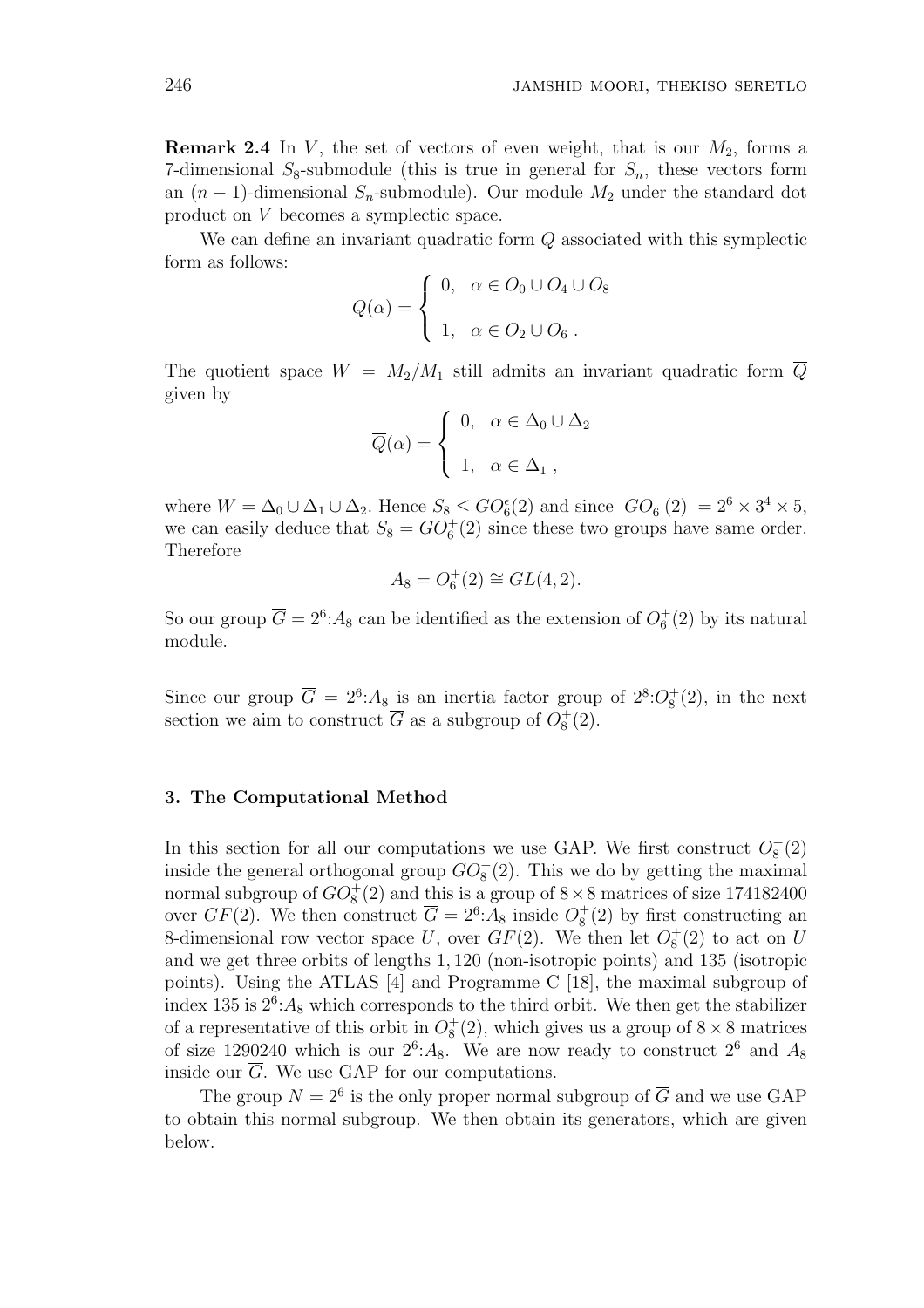$$
\gamma_1=\left[\begin{array}{cccccc} 1 & 0 & 0 & 0 & 0 & 0 & 0 & 1 \\ 0 & 1 & 0 & 0 & 0 & 0 & 0 & 0 \\ 0 & 0 & 1 & 0 & 0 & 0 & 0 & 0 \\ 0 & 0 & 0 & 1 & 0 & 0 & 0 & 0 \\ 0 & 0 & 0 & 0 & 1 & 0 & 0 & 0 \\ 0 & 0 & 0 & 0 & 0 & 1 & 0 & 0 \\ 0 & 0 & 0 & 0 & 0 & 0 & 1 & 0 \\ 0 & 0 & 0 & 0 & 0 & 0 & 1 & 0 \\ 0 & 0 & 0 & 0 & 0 & 0 & 1 & 0 \\ 0 & 0 & 0 & 0 & 0 & 0 & 1 & 0 \\ 0 & 0 & 0 & 0 & 0 & 0 & 0 & 1 \\ 0 & 0 & 0 & 0 & 0 & 0 & 0 & 1 \\ 0 & 0 & 0 & 0 & 0 & 0 & 0 & 1 \\ 0 & 0 & 0 & 0 & 0 & 0 & 0 & 1 \\ 0 & 0 & 0 & 0 & 0 & 0 & 0 & 1 \\ 0 & 0 & 0 & 0 & 0 & 0 & 0 & 1 \\ 0 & 0 & 0 & 0 & 0 & 0 & 0 & 1 \\ 0 & 0 & 0 & 0 & 0 & 0 & 0 & 1 \\ 0 & 0 & 0 & 0 & 0 & 0 & 0 & 1 \\ 0 & 0 & 0 & 0 & 0 & 0 & 0 & 1 \\ 0 & 0 & 0 & 0 & 0 & 0 & 0 & 1 \\ 0 & 0 & 0 & 0 & 0 & 0 & 0 & 1 \\ 0 & 0 & 0 & 0 & 0 & 0 & 0 & 1 \\ 0 & 0 & 0 & 0 & 0 & 0 & 0 & 1 \\ 0 & 0 & 0 & 0 & 0 & 0 & 0 & 1 \\ 0 & 0 & 0 & 0 & 0 & 0 & 0 & 1 \\ 0 & 0 & 0 & 0 & 0 & 0 & 0 & 1 \\ 0 & 0 & 0 & 0 & 0 & 0 & 0 & 1 \\ 0 & 0 & 0 & 0 & 0 & 0 & 0 & 1 \\ 0 & 0 & 0 & 0 & 0 & 0 & 0 & 1 \\ 0 & 0 & 0 & 0 & 0 & 0 & 0 & 1 \\ 0
$$

We then turn our attention to  $A_8$ . We first obtain the generators of  $\overline{G}$ . We use GAP [6] to get two generators,  $a$  and  $b$ , of  $A_8$ . We give  $a, b$  and their inverses below. Note that  $o(a) = o(b) = 4$ .

$$
a = \left[\begin{array}{cccccc} 1 & 0 & 0 & 0 & 0 & 1 & 0 & 0 \\ 0 & 1 & 0 & 1 & 0 & 1 & 0 & 1 \\ 1 & 0 & 1 & 0 & 0 & 1 & 0 & 0 \\ 0 & 0 & 0 & 1 & 0 & 0 & 0 & 0 \\ 1 & 1 & 0 & 0 & 1 & 1 & 0 & 0 \\ 0 & 0 & 0 & 0 & 0 & 1 & 1 & 0 \\ 1 & 0 & 0 & 0 & 0 & 1 & 1 & 0 \\ 0 & 0 & 0 & 0 & 0 & 0 & 0 & 1 \end{array}\right], \quad b = \left[\begin{array}{cccccc} 0 & 0 & 0 & 0 & 0 & 1 & 0 & 0 \\ 0 & 0 & 1 & 1 & 1 & 1 & 1 & 0 \\ 1 & 0 & 0 & 1 & 0 & 0 & 0 & 1 \\ 1 & 1 & 1 & 0 & 0 & 0 & 0 & 1 \\ 1 & 1 & 1 & 1 & 0 & 1 & 0 & 1 \\ 0 & 1 & 0 & 0 & 0 & 0 & 1 & 0 \\ 1 & 1 & 1 & 1 & 0 & 0 & 0 & 0 \end{array}\right]
$$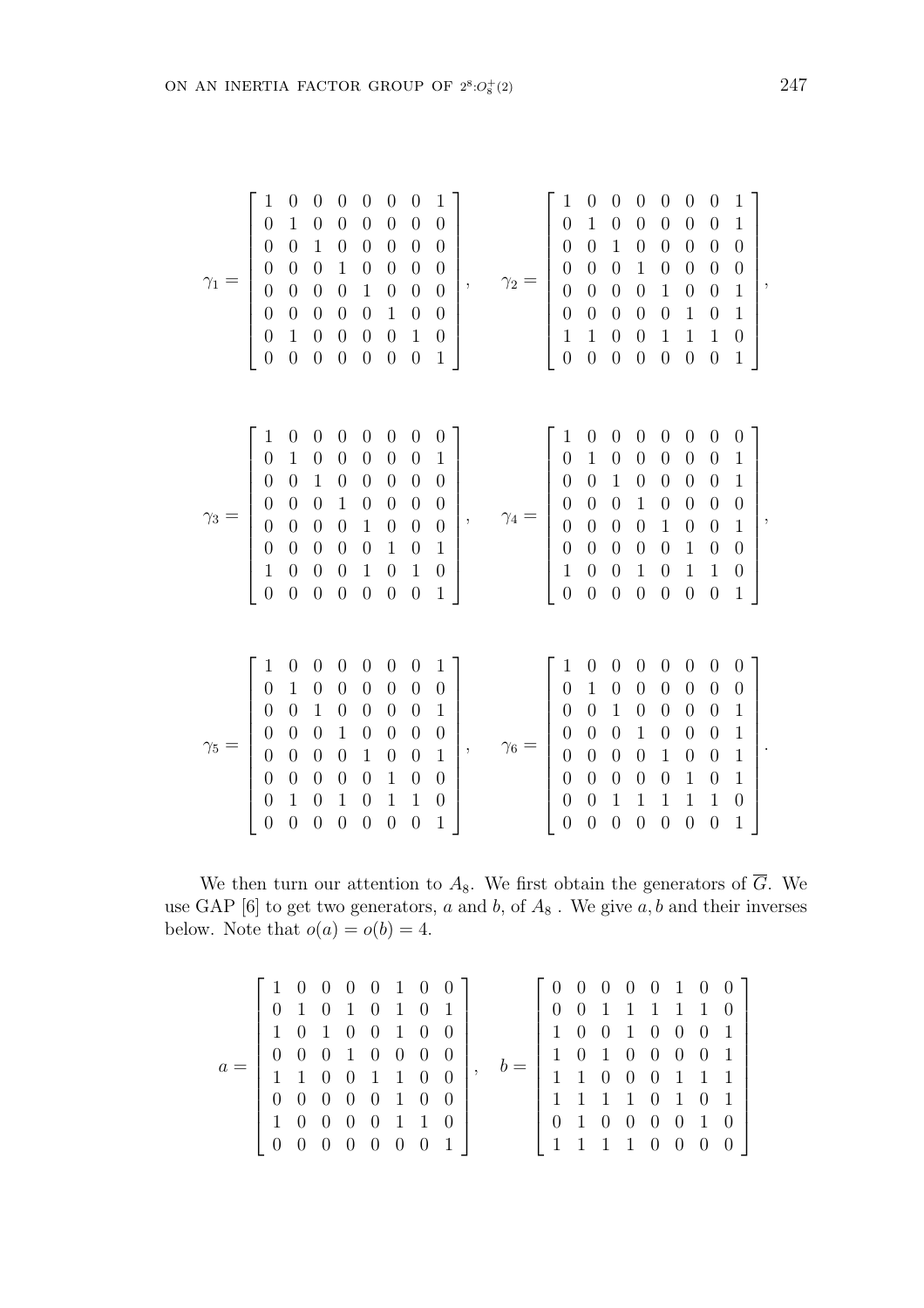.

$$
a^{-1} = \left[\begin{array}{ccccccc} 1 & 0 & 0 & 0 & 0 & 1 & 0 & 0 \\ 0 & 1 & 0 & 1 & 0 & 1 & 0 & 1 \\ 1 & 0 & 1 & 0 & 0 & 0 & 0 & 0 \\ 0 & 0 & 0 & 1 & 0 & 0 & 0 & 0 \\ 1 & 1 & 0 & 1 & 1 & 1 & 0 & 1 \\ 0 & 0 & 0 & 0 & 0 & 1 & 0 & 0 \\ 1 & 0 & 0 & 0 & 0 & 0 & 1 & 0 \\ 0 & 0 & 0 & 0 & 0 & 0 & 0 & 1 \end{array}\right], \quad b^{-1} = \left[\begin{array}{ccccccc} 0 & 0 & 0 & 0 & 1 & 1 & 1 & 1 \\ 0 & 0 & 1 & 1 & 1 & 1 & 1 & 0 \\ 1 & 0 & 0 & 1 & 1 & 0 & 1 & 0 \\ 1 & 1 & 0 & 1 & 0 & 1 & 0 & 1 \\ 1 & 0 & 0 & 0 & 1 & 1 & 0 & 0 \\ 0 & 0 & 1 & 1 & 1 & 1 & 0 & 0 \\ 0 & 0 & 1 & 1 & 1 & 1 & 0 & 0 \\ 1 & 0 & 0 & 0 & 0 & 1 & 0 & 1 \end{array}\right]
$$

Noting that the generators of  $2^6$  and  $A_8$  are both  $8 \times 8$  matrices, thus we have  $\bar{G} = \langle \gamma_i, a, b : 1 \leq i \leq 6 \rangle$ , as a maximal subgroup of  $O_8^+(2)$ .

Computing the conjugate of each  $\gamma_i$  with respect to a, that is  $a\gamma_i a^{-1}$  and noting that  $2^6$  is normal in  $2^6$ :  $A_8$ , we get that

$$
a\gamma_i a^{-1} = \gamma_{j_1}\gamma_{j_2}\cdots \gamma_{j_k},
$$

where  $\gamma_{j_r} = \gamma_j$  or 1 for some  $j_r = 1, ..., 6$ . We denote this as

$$
\gamma_i \to \gamma_{j_1} \gamma_{j_2} \cdots \gamma_{j_k}.
$$

We then get

$$
\gamma_1 \to \gamma_1, \ \gamma_2 \to \gamma_2 \gamma_5, \ \gamma_3 \to \gamma_2 \gamma_4 \gamma_5 \gamma_6, \ \gamma_4 \to \gamma_4, \ \gamma_5 \to \gamma_1 \gamma_4 \gamma_5, \ \gamma_6 \to \gamma_1 \gamma_2 \gamma_3 \gamma_4.
$$

Similarly with b we get

$$
\gamma_1 \to \gamma_1 \gamma_2 \gamma_3 \gamma_4 \gamma_6, \ \gamma_2 \to \gamma_2 \gamma_3 \gamma_4 \gamma_5 \gamma_6, \ \gamma_3 \to \gamma_1 \gamma_2 \gamma_3 \gamma_5 \gamma_6, \ \gamma_4 \to \gamma_1 \gamma_3 \gamma_4,
$$
  

$$
\gamma_5 \to \gamma_4, \ \gamma_6 \to \gamma_2 \gamma_3 \gamma_4.
$$

Representing this information in matrix form, where the i-th row will correspond to the i-th conjugate, we get a  $6 \times 6$  matrix representation of  $G = A_8$ . Hence we have  $A_8 = \langle a', b' \rangle$ , where

|  |                                                                                                                                                     |  |  |  | $\left[ \begin{array}{rrrrrr} 1 & 1 & 1 & 1 & 0 & 1 \\ 0 & 1 & 1 & 1 & 1 & 1 \end{array} \right].$ |  |  |  |
|--|-----------------------------------------------------------------------------------------------------------------------------------------------------|--|--|--|----------------------------------------------------------------------------------------------------|--|--|--|
|  |                                                                                                                                                     |  |  |  |                                                                                                    |  |  |  |
|  | $\left[\begin{array}{cccc cc} 1 & 0 & 0 & 0 & 0 & 0 \\ 0 & 1 & 0 & 0 & 1 & 0 \\ 0 & 1 & 0 & 1 & 1 & 1 \\ 0 & 0 & 0 & 1 & 0 & 0 \end{array}\right],$ |  |  |  | $\left[\begin{array}{rrrrr} 1 & 1 & 1 & 0 & 1 & 1 \\ 1 & 0 & 1 & 1 & 0 & 0 \end{array}\right].$    |  |  |  |
|  | 1 0 0 1 1 0                                                                                                                                         |  |  |  | $\left[ \begin{array}{ccccccc} 0 & 0 & 0 & 1 & 0 & 0 \\ 0 & 1 & 1 & 1 & 0 & 0 \end{array} \right]$ |  |  |  |
|  | 1 1 1 1 0 0                                                                                                                                         |  |  |  |                                                                                                    |  |  |  |

By methods of coset analysis which can also be found in [10], [11], when  $G = A_8$  acts on N we obtain three orbits of lengths 1, 28 and 35 respectively. These have corresponding point stabilizers  $K_1, K_2$  and  $K_3$  of indices 1, 28 and 35 respectively. One can immediately see that  $K_1 = G$  and  $K_2, K_3$  must each sit in a maximal subgroup of  $G$ . However any maximal subgroup of  $G$  which contains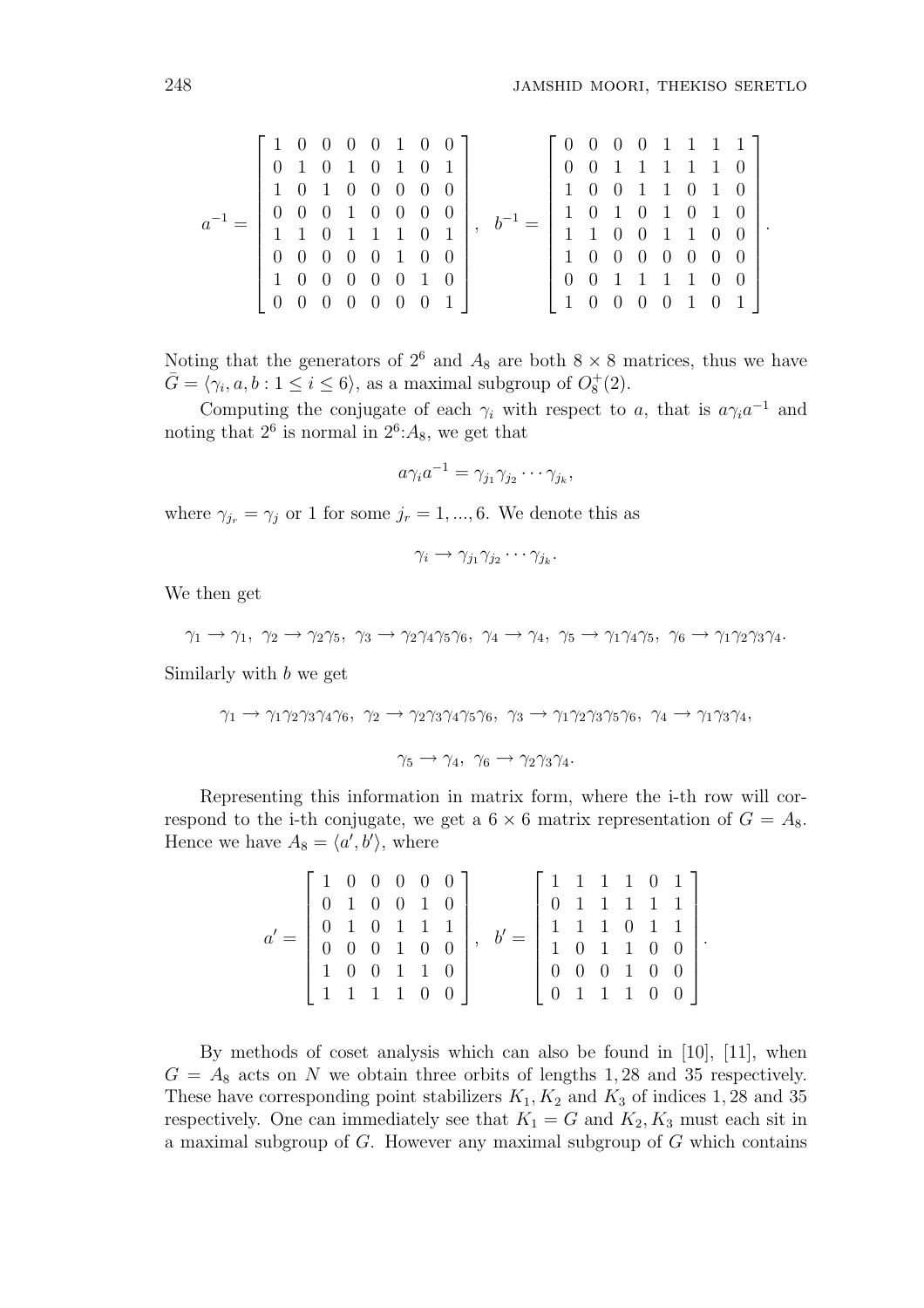$K_i$  must have an order divisible by  $|K_i|$  and its index in G must divide 28 and 35 respectively. From the ATLAS [4], we get that up to isomorphism and conjugacy there is only one maximal subgroup of  $G$ , in each case, that would contain  $K_2$  and the other  $K_3$  and these are the symmetric group  $S_6$  and the group  $2^4$ : $(S_3 \times S_3)$ respectively. However, since  $|K_2| = |S_6|$  we have  $K_2 \cong S_6$ . Similarly we have  $K_3 \cong 2^4$ : $(S_3 \times S_3)$ . For each  $g \in G$ , the number of fixed points  $g \in G$  in N is equal to  $k = |C_N(g)|$ . Since the zero vector of N is fixed by every  $g \in G$  we have

$$
k = 1 + \chi(G|K_2)(g) + \chi(G|K_3)(g) = 1 + (\chi(G|K_2) + \chi(G|K_3))(g).
$$

From this, we determine  $\chi = \chi(A_8|2^6)$ , the permutation character of  $A_8$  on  $2^6$ . We have

$$
\chi = 1a + I_{S_6}^{A_8} + I_{2^4:(S_3 \times S_3)}^{A_8} = 3 \times 1a + 7a + 14a + 2 \times 20a,
$$

where  $I_{S_6}^{A_8} = 1a + 7a + 20a$  and  $I_{24}^{A_8}$  $a_{24:(S_3\times S_3)}^{A_8} = 1a + 14a + 20a$  are the characters of  $A_8$  induced from the identity characters of  $S_6$  and  $2^4$ : $(S_3 \times S_3)$  respectively. Since  $C_N(g) \leq N$ , we must have  $k = 2^n$  where  $n \in \{1, 2, 3, 4, 5, 6\}$ . Hence we obtain the values of the  $k's$  in Table 1.

|                                                           |  |  | Table 1 |  |  |  |                                 |  |
|-----------------------------------------------------------|--|--|---------|--|--|--|---------------------------------|--|
| $[g]_{A_8}$   1a 2a 2b 3a 3b 4a 4b 5a 6a 6b 7a 7b 15a 15b |  |  |         |  |  |  |                                 |  |
| $\chi(A_8 K_2)$   28 4 8 10 1 0 2 3 1 2 0 0 0 0           |  |  |         |  |  |  |                                 |  |
| $\chi(A_8 K_3)$   35 11 7 5 2 3 1 0 2 1 0 0 0 0           |  |  |         |  |  |  |                                 |  |
|                                                           |  |  |         |  |  |  | 64 16 16 16 4 4 4 4 4 4 4 1 1 1 |  |

**Theorem 3.1**  $A_8$  acts irreducibly on N.

**Proof.** As we seen above, the action of  $A_8$  on N produces three orbits of lengths 1, 28 and 35. If H is an  $A_8$ -invariant subgroup of N, then H is a union of these orbits and hence  $|H| = 1+28a+35b$ , where  $a, b \in \{0, 1\}$ . Now since  $H = 2<sup>i</sup>$ , where  $0 \le i \le 6$ , we must have  $a = b = 0$  or  $a = b = 1$ . This implies that  $H = \{1_N\}$  or  $H = N$ .

Corollary 3.2 The two groups constructed in Sections 2 and 3 are isomorphic.

**Proof.** Since by [2]  $A_8$  has a unique (up to isomorphism) modular representation of degree 2 over  $GF(2)$ , proof follows from Theorems 2.3 and 3.1.

Since the two  $2^6$ :  $A_8$  constructed are isomorphic, from now on, we use one of them in the rest of our discussion. So we consider  $\overline{G} = N:G$ , where  $N \cong 2^6$  and  $G \cong A_8$  as in this section (Section 3).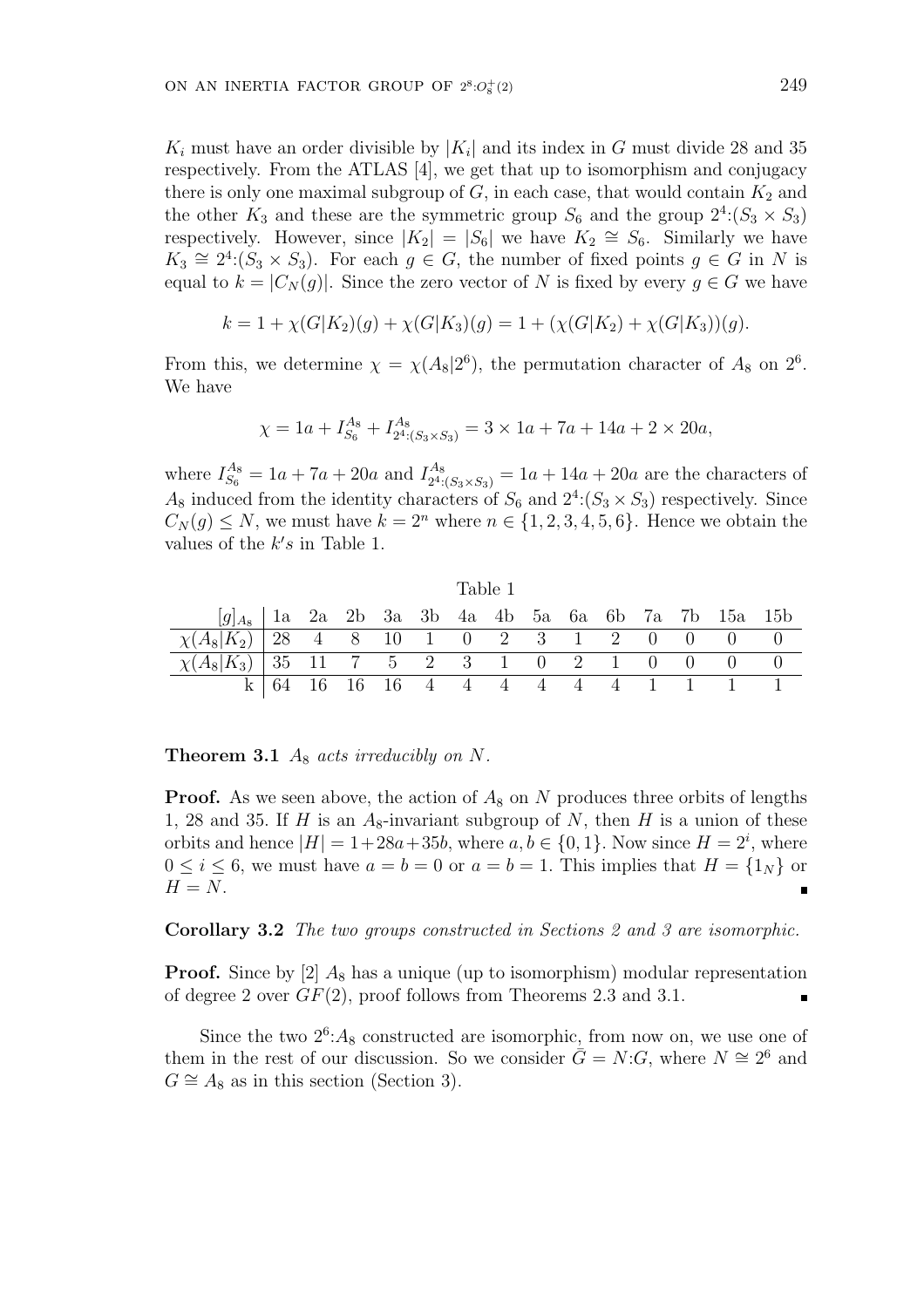### 4. Actions of  $A_8$  on N and  $Irr(N)$

We determined the action of  $A_8$  on N in Section 3. We notice that  $A_8$  produces three orbits of lengths 1, 28 and 35 on N. Hence it produces three orbits on Irr(N). Here we use Programme C [18] to act G on  $Irr(N)$ . To be able to do this we need to rewrite N as a row vector space V of dimension 6 over  $GF(2)$ , that is V:= FullRowSpace( $GF(2)$ ,6). We have two procedures at our disposal. First we can act  $G$  on  $V$  from right and this action gives us the orbits of  $G$  acting as a permutation group on the conjugacy classes of N. Secondly, we act  $G<sup>T</sup>$ , that is the set consists of transpose of elements of  $G$ , on  $V$  from right. This action is equivalent to multiplying the column vectors of  $V$  on the left by  $G$ . This action gives the orbits of  $G$  acting as a permutation group on the irreducible characters of N.

From the above, the action of G on  $Irr(N)$  produces three orbits of lengths 1, 28 and 35 respectively. We then take representatives of the orbits of lengths 28 and 35. For each of the orbit representative we find its stabilizer in  $G$ . For the representative of the orbit of length 28, the corresponding stabilizer, that is  $H_2$ , is a group of  $6 \times 6$  matrices of size 720 isomorphic to  $S_6$ . For the orbit of length 35 the corresponding stabilizer, that is  $H_3$ , is a group of  $6 \times 6$  matrices of size 576 isomorphic to  $2^4$  :  $(S_3 \times S_3)$ .

**Remark 4.1** Since  $A_8 = O_6^+(2)$  acts naturally on  $N = 2^6$ , the three orbits mentioned above are the zero vector, non-isotropic points and isotropic points respectively.

# 5. The Conjugacy Classes of  $2^6$ : $A_8$

We first give the representatives of the conjugacy classes of  $A_8$ , in terms of  $6 \times 6$ matrices in Table 2.

From the methods of coset analysis, which can also be found in [1],[10], [8], [11], [12], [17], [19] and by Programmes A and B [18], we are able to compute the conjugacy classes of  $2^6$ :  $A_8$  which are given in Table 3. We give a very brief summary of coset analysis. We look at the action of  $\overline{G}$  on  $N\overline{g}$ , for the split extension it is suffices to look at the coset  $Ng, g \in G$ . First N acts on Ng and we get k orbits. Then we act  $C_G(g)$  on these orbits and  $f_i$  of these orbits, fuse to form one orbit with  $\sum f_j = k$ , and  $d_j$  a representative of these fused orbits. For this we use Programme A [18].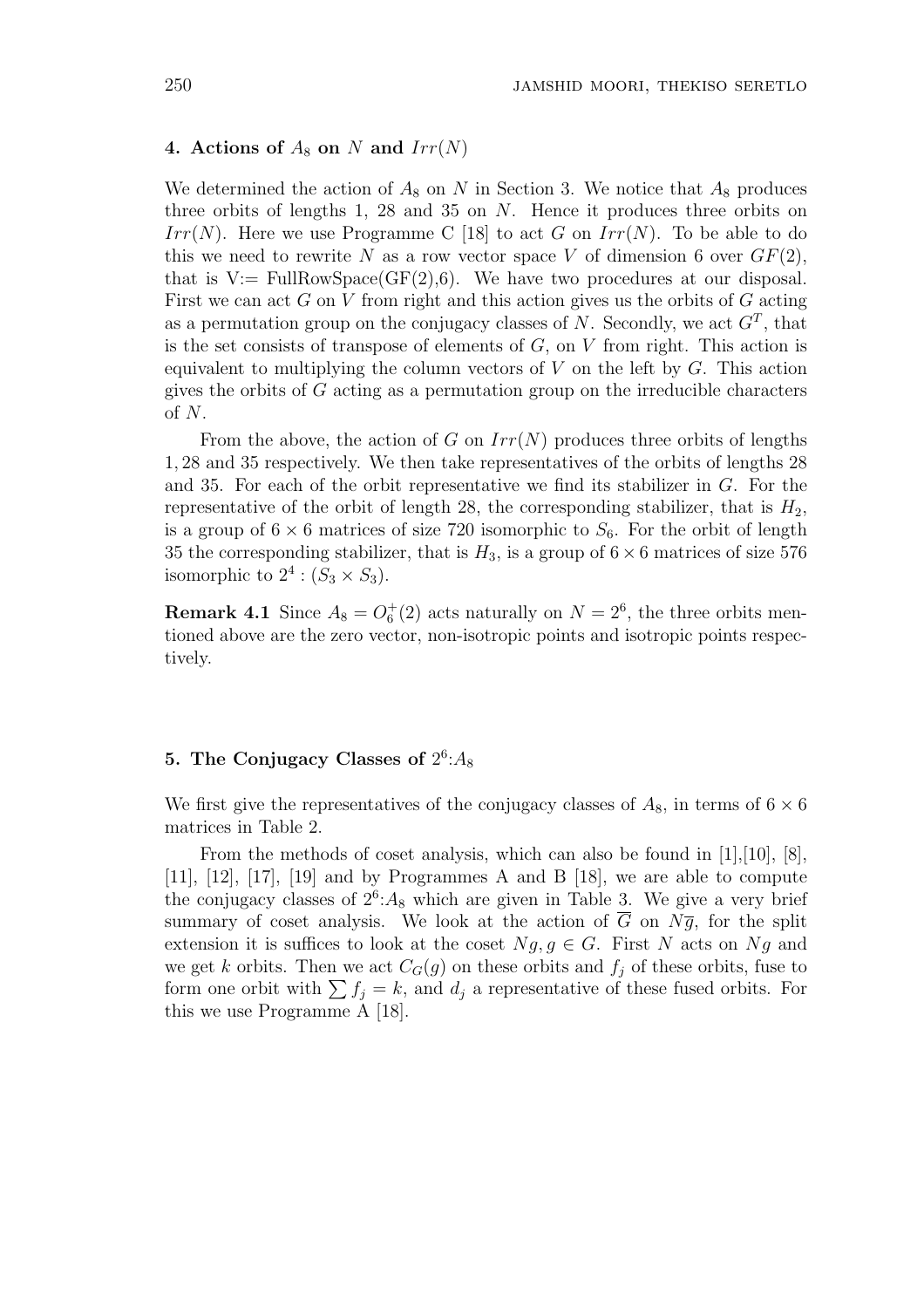| $[g]_G$       | $6 \times 6$ matrix                                                                                                                                                                                                                                                                                                                                                                                                                                                                                                                                                                                                                                                                    | $  g _G $    | $[g]_G$ | $6\times 6$ matrix                                                                                                                                                                                                                                                                                                                                                                                                                                                                                                                                                                                                                                             | $ [g]_G $ |
|---------------|----------------------------------------------------------------------------------------------------------------------------------------------------------------------------------------------------------------------------------------------------------------------------------------------------------------------------------------------------------------------------------------------------------------------------------------------------------------------------------------------------------------------------------------------------------------------------------------------------------------------------------------------------------------------------------------|--------------|---------|----------------------------------------------------------------------------------------------------------------------------------------------------------------------------------------------------------------------------------------------------------------------------------------------------------------------------------------------------------------------------------------------------------------------------------------------------------------------------------------------------------------------------------------------------------------------------------------------------------------------------------------------------------------|-----------|
| 1A            | $\boldsymbol{0}$<br>$\boldsymbol{0}$<br>1<br>$\boldsymbol{0}$<br>$\boldsymbol{0}$<br>$\boldsymbol{0}$<br>$\boldsymbol{0}$<br>$\boldsymbol{0}$<br>$\mathbf 1$<br>$\boldsymbol{0}$<br>$\boldsymbol{0}$<br>$\boldsymbol{0}$<br>$\boldsymbol{0}$<br>$\boldsymbol{0}$<br>$\boldsymbol{0}$<br>$\mathbf 1$<br>$\boldsymbol{0}$<br>$\boldsymbol{0}$<br>1<br>$\boldsymbol{0}$<br>$\boldsymbol{0}$<br>$\boldsymbol{0}$<br>$\boldsymbol{0}$<br>$\boldsymbol{0}$<br>$\mathbf 1$<br>$\boldsymbol{0}$<br>$\boldsymbol{0}$<br>$\boldsymbol{0}$<br>$\boldsymbol{0}$<br>$\boldsymbol{0}$<br>$\,1\,$<br>$\boldsymbol{0}$<br>$\boldsymbol{0}$<br>$\boldsymbol{0}$<br>$\boldsymbol{0}$<br>$\boldsymbol{0}$ | $\mathbf{1}$ | 2A      | $\mathbf{1}$<br>$\boldsymbol{0}$<br>$\boldsymbol{0}$<br>$\boldsymbol{0}$<br>$\theta$<br>$\boldsymbol{0}$<br>$\mathbf{1}$<br>$\mathbf 1$<br>$\boldsymbol{0}$<br>$\mathbf{1}$<br>$\boldsymbol{0}$<br>$\boldsymbol{0}$<br>$\mathbf{1}$<br>$\mathbf{1}$<br>$\,1$<br>$\boldsymbol{0}$<br>$\boldsymbol{0}$<br>$\boldsymbol{0}$<br>$\boldsymbol{0}$<br>$\mathbf{1}$<br>$\boldsymbol{0}$<br>$\boldsymbol{0}$<br>$\boldsymbol{0}$<br>$\boldsymbol{0}$<br>$\mathbf{1}$<br>$\boldsymbol{0}$<br>$\mathbf 1$<br>$\mathbf{1}$<br>1<br>$\mathbf{1}$<br>$\boldsymbol{0}$<br>$\,1\,$<br>$\boldsymbol{0}$<br>$\overline{0}$<br>$\overline{0}$<br>$\boldsymbol{0}$                | 105       |
| $2\mathrm{B}$ | $\boldsymbol{0}$<br>$\boldsymbol{0}$<br>1<br>$\theta$<br>$\boldsymbol{0}$<br>$\boldsymbol{0}$<br>$\boldsymbol{0}$<br>$\boldsymbol{0}$<br>$\mathbf{1}$<br>$\boldsymbol{0}$<br>$\boldsymbol{0}$<br>$\boldsymbol{0}$<br>$\boldsymbol{0}$<br>$\mathbf 1$<br>$\boldsymbol{0}$<br>$\boldsymbol{0}$<br>$\boldsymbol{0}$<br>$\boldsymbol{0}$<br>$\boldsymbol{0}$<br>1<br>$\boldsymbol{0}$<br>$\boldsymbol{0}$<br>$\boldsymbol{0}$<br>$\boldsymbol{0}$<br>$\boldsymbol{0}$<br>$\mathbf{1}$<br>1<br>$\boldsymbol{0}$<br>$\boldsymbol{0}$<br>$\boldsymbol{0}$<br>$\boldsymbol{0}$<br>$\mathbf{1}$<br>1<br>$\mathbf 1$<br>$\boldsymbol{0}$<br>$\boldsymbol{0}$                                     | $210\,$      | 3A      | $\boldsymbol{0}$<br>$\mathbf{1}$<br>$\mathbf{1}$<br>$\mathbf 1$<br>1<br>$\boldsymbol{0}$<br>$\overline{0}$<br>$\mathbf{1}$<br>$\boldsymbol{0}$<br>$\boldsymbol{0}$<br>$\boldsymbol{0}$<br>$\boldsymbol{0}$<br>$\mathbf{1}$<br>$\mathbf{1}$<br>$\boldsymbol{0}$<br>$\boldsymbol{0}$<br>$\boldsymbol{0}$<br>$\boldsymbol{0}$<br>$\mathbf 1$<br>$\mathbf{1}$<br>$\boldsymbol{0}$<br>$\mathbf 1$<br>$\mathbf 1$<br>$\boldsymbol{0}$<br>$\boldsymbol{0}$<br>$\boldsymbol{0}$<br>$\mathbf{1}$<br>$\boldsymbol{0}$<br>$\boldsymbol{0}$<br>$\boldsymbol{0}$<br>$\mathbf{1}$<br>$\mathbf{1}$<br>$\boldsymbol{0}$<br>$\boldsymbol{0}$<br>$\mathbf 1$<br>$\boldsymbol{0}$ | 112       |
| $3\mathrm{B}$ | $\boldsymbol{0}$<br>$\mathbf 1$<br>$\boldsymbol{0}$<br>1<br>$\boldsymbol{0}$<br>1<br>$\mathbf{1}$<br>$\mathbf 1$<br>$\mathbf{1}$<br>$\boldsymbol{0}$<br>$\mathbf 1$<br>$\boldsymbol{0}$<br>$\,1$<br>$\mathbf{1}$<br>$\boldsymbol{0}$<br>$\mathbf 1$<br>$\boldsymbol{0}$<br>$\boldsymbol{0}$<br>$\boldsymbol{0}$<br>1<br>$\mathbf 1$<br>$\boldsymbol{0}$<br>$\boldsymbol{0}$<br>1<br>$\boldsymbol{0}$<br>$\mathbf 1$<br>$\boldsymbol{0}$<br>$\boldsymbol{0}$<br>$\boldsymbol{0}$<br>$\boldsymbol{0}$<br>$\mathbf{1}$<br>$\boldsymbol{0}$<br>$\mathbf 1$<br>$\boldsymbol{0}$<br>1<br>1                                                                                                   | $1\ 120$     | 4B      | $\,1$<br>$\,1$<br>$\mathbf{1}$<br>$\boldsymbol{0}$<br>$\boldsymbol{0}$<br>$\mathbf 1$<br>$\overline{0}$<br>$\mathbf{1}$<br>$\boldsymbol{0}$<br>$\boldsymbol{0}$<br>$\boldsymbol{0}$<br>$\mathbf{1}$<br>$\mathbf 1$<br>$\boldsymbol{0}$<br>$\boldsymbol{0}$<br>$\boldsymbol{0}$<br>$\boldsymbol{0}$<br>$\boldsymbol{0}$<br>$\,1$<br>$\overline{0}$<br>$\mathbf 1$<br>$\mathbf 1$<br>$\mathbf 1$<br>$\boldsymbol{0}$<br>$\mathbf{1}$<br>$\,1\,$<br>$\mathbf{1}$<br>$\boldsymbol{0}$<br>$\boldsymbol{0}$<br>$\boldsymbol{0}$<br>$\mathbf{1}$<br>$\boldsymbol{0}$<br>$\mathbf{1}$<br>$\mathbf 1$<br>$\boldsymbol{0}$<br>$\boldsymbol{0}$                           | 1 260     |
| $4\mbox{\AA}$ | $\mathbf 1$<br>$\boldsymbol{0}$<br>$\boldsymbol{0}$<br>$\mathbf 1$<br>$\theta$<br>1<br>$\boldsymbol{0}$<br>1<br>$\boldsymbol{0}$<br>$\boldsymbol{0}$<br>$\boldsymbol{0}$<br>$\mathbf 1$<br>$\mathbf 1$<br>$\boldsymbol{0}$<br>$\boldsymbol{0}$<br>$\overline{0}$<br>$\boldsymbol{0}$<br>$\boldsymbol{0}$<br>$\mathbf 1$<br>$\mathbf{1}$<br>$\mathbf 1$<br>$\theta$<br>$\boldsymbol{0}$<br>1<br>$\mathbf{1}$<br>$\boldsymbol{0}$<br>$\mathbf 1$<br>1<br>$\boldsymbol{0}$<br>$\boldsymbol{0}$<br>$\mathbf{1}$<br>1<br>1<br>1<br>1<br>1                                                                                                                                                   | $2\ 520$     | 5a      | $\mathbf{1}$<br>$\,1$<br>$\mathbf{1}$<br>$\boldsymbol{0}$<br>$\boldsymbol{0}$<br>$\boldsymbol{0}$<br>$\mathbf{1}$<br>$\mathbf{1}$<br>$\boldsymbol{0}$<br>$\mathbf{1}$<br>$\boldsymbol{0}$<br>$\boldsymbol{0}$<br>$\boldsymbol{0}$<br>$\mathbf{1}$<br>$\overline{0}$<br>$\boldsymbol{0}$<br>$\boldsymbol{0}$<br>$\boldsymbol{0}$<br>$\boldsymbol{0}$<br>$\mathbf{1}$<br>$\mathbf 1$<br>$1\,$<br>$\boldsymbol{0}$<br>$\boldsymbol{0}$<br>$\,1$<br>$\boldsymbol{0}$<br>$\overline{0}$<br>$\boldsymbol{0}$<br>$\boldsymbol{0}$<br>$\boldsymbol{0}$<br>$\boldsymbol{0}$<br>$\boldsymbol{0}$<br>1<br>$\mathbf 1$<br>$\mathbf{1}$<br>1                                | 1 344     |
| $6\mbox{\AA}$ | $\mathbf 1$<br>$\boldsymbol{0}$<br>$\boldsymbol{0}$<br>$\boldsymbol{0}$<br>$\boldsymbol{0}$<br>$\boldsymbol{0}$<br>$\mathbf 1$<br>$\mathbf 1$<br>$\boldsymbol{0}$<br>1<br>$\boldsymbol{0}$<br>$\boldsymbol{0}$<br>$\mathbf{1}$<br>$\mathbf 1$<br>1<br>$\overline{0}$<br>1<br>0<br>$\mathbf 1$<br>$\boldsymbol{0}$<br>$\boldsymbol{0}$<br>$\mathbf 1$<br>$\mathbf 1$<br>1<br>1<br>$\boldsymbol{0}$<br>$\overline{0}$<br>$\boldsymbol{0}$<br>0<br>$\boldsymbol{0}$<br>$\mathbf 1$<br>$\mathbf 1$<br>1<br>1<br>1<br>1                                                                                                                                                                     | $1\ 680$     | 6B      | $\,1$<br>$\mathbf{1}$<br>$\mathbf 1$<br>$\mathbf{1}$<br>$\boldsymbol{0}$<br>$\boldsymbol{0}$<br>$\boldsymbol{0}$<br>$\boldsymbol{0}$<br>$\boldsymbol{0}$<br>$\boldsymbol{0}$<br>$\boldsymbol{0}$<br>$\mathbf 1$<br>$\mathbf{1}$<br>$\mathbf 1$<br>$\boldsymbol{0}$<br>$\mathbf 1$<br>$\mathbf{1}$<br>$\boldsymbol{0}$<br>$\mathbf{1}$<br>$\,1$<br>$\overline{0}$<br>$\mathbf 1$<br>$\mathbf{1}$<br>$\boldsymbol{0}$<br>$\mathbf{1}$<br>$\boldsymbol{0}$<br>1<br>$\mathbf 1$<br>$\boldsymbol{0}$<br>1<br>$\overline{0}$<br>$\mathbf 1$<br>$\boldsymbol{0}$<br>$\boldsymbol{0}$<br>$\boldsymbol{0}$<br>$\boldsymbol{0}$                                          | 3 3 6 0   |
| $7\mathrm{A}$ | $\,1$<br>$\boldsymbol{0}$<br>$\boldsymbol{0}$<br>$\boldsymbol{0}$<br>$\overline{0}$<br>$\boldsymbol{0}$<br>$\boldsymbol{0}$<br>$\boldsymbol{0}$<br>$\boldsymbol{0}$<br>$\boldsymbol{0}$<br>1<br>$\mathbf 1$<br>$\,1$<br>$\boldsymbol{0}$<br>$\mathbf{1}$<br>$\boldsymbol{0}$<br>$\mathbf{1}$<br>$\theta$<br>$\boldsymbol{0}$<br>$\,1\,$<br>$\,1$<br>$\mathbf 1$<br>$\overline{0}$<br>$\mathbf 1$<br>$\boldsymbol{0}$<br>$\boldsymbol{0}$<br>$\boldsymbol{0}$<br>$\boldsymbol{0}$<br>$\mathbf 1$<br>1<br>1<br>$\boldsymbol{0}$<br>$\boldsymbol{0}$<br>$\boldsymbol{0}$<br>$\overline{0}$<br>$\boldsymbol{0}$                                                                            | $2\ 880$     | 7B      | $\mathbf{1}$<br>$\mathbf{1}$<br>$\boldsymbol{0}$<br>$\mathbf{1}$<br>$\boldsymbol{0}$<br>$\boldsymbol{0}$<br>$\boldsymbol{0}$<br>$\mathbf 1$<br>$\boldsymbol{0}$<br>$\boldsymbol{0}$<br>$\mathbf 1$<br>$\mathbf{1}$<br>$\,1\,$<br>$\mathbf{1}$<br>$\boldsymbol{0}$<br>$\boldsymbol{0}$<br>$\boldsymbol{0}$<br>$\boldsymbol{0}$<br>$1\,$<br>$\mathbf{1}$<br>$\mathbf{1}$<br>$1\,$<br>$\mathbf{1}$<br>$\mathbf{1}$<br>$\mathbf{1}$<br>$\mathbf{1}$<br>$\,1\,$<br>$\theta$<br>$\theta$<br>$\boldsymbol{0}$<br>$\boldsymbol{0}$<br>$\boldsymbol{0}$<br>$\mathbf{1}$<br>$\boldsymbol{0}$<br>$\mathbf{1}$<br>$\overline{0}$                                           | 2 8 8 0   |
| 15A           | $\,1\,$<br>$\mathbf 1$<br>$\mathbf{1}$<br>$\boldsymbol{0}$<br>$\mathbf{1}$<br>$\boldsymbol{0}$<br>$\,1\,$<br>$\mathbf{1}$<br>$\boldsymbol{0}$<br>$\boldsymbol{0}$<br>$\boldsymbol{0}$<br>$\mathbf 1$<br>$\mathbf{1}$<br>$\boldsymbol{0}$<br>$\boldsymbol{0}$<br>$\mathbf 1$<br>$\mathbf 1$<br>1<br>$\,1\,$<br>$\mathbf 1$<br>$\mathbf{1}$<br>$\mathbf 1$<br>1<br>1<br>$\,1\,$<br>$\overline{0}$<br>$\mathbf 1$<br>$\mathbf 1$<br>$\boldsymbol{0}$<br>$\boldsymbol{0}$<br>$\boldsymbol{0}$<br>$\boldsymbol{0}$<br>$\mathbf{1}$<br>$\mathbf 1$<br>$\boldsymbol{0}$<br>$\boldsymbol{0}$                                                                                                   | 1 344        | 15B     | $\boldsymbol{0}$<br>$\mathbf{1}$<br>$\mathbf{1}$<br>$\mathbf{1}$<br>$\boldsymbol{0}$<br>$\overline{0}$<br>$\mathbf{1}$<br>$\mathbf 1$<br>$\,1$<br>$\boldsymbol{0}$<br>$\boldsymbol{0}$<br>$\mathbf 1$<br>$\mathbf{1}$<br>$\mathbf 1$<br>$\mathbf 1$<br>$\,1$<br>$\,1$<br>1<br>$\mathbf{1}$<br>$\boldsymbol{0}$<br>$\boldsymbol{0}$<br>$\boldsymbol{0}$<br>$\theta$<br>$\boldsymbol{0}$<br>$\mathbf{1}$<br>$\mathbf 1$<br>$\boldsymbol{0}$<br>$\boldsymbol{0}$<br>$\boldsymbol{0}$<br>$\boldsymbol{0}$<br>$\,1$<br>$\mathbf 1$<br>$\,1\,$<br>$\boldsymbol{0}$<br>$1\,$<br>$\boldsymbol{0}$                                                                      | 1 344     |

Table 2. Conjugacy classes of  $H_1=G=A_8$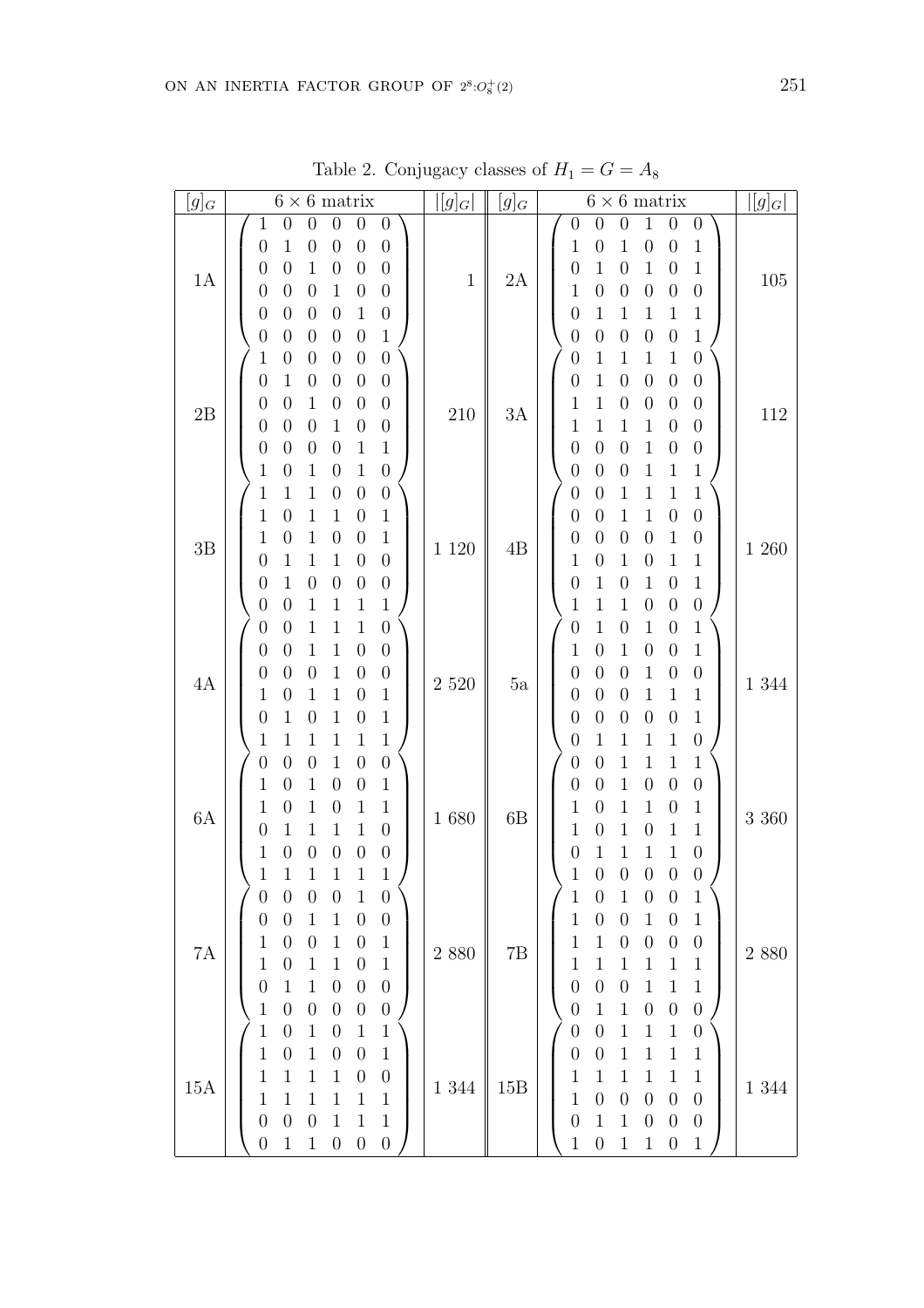| $g \in A_8$ | $\boldsymbol{k}$ | $f_j$          | $d_i$              | w                  | $[x]_{2^{6}:A_{8}}$      | $ C_{2^6:A_8}(x) $ |
|-------------|------------------|----------------|--------------------|--------------------|--------------------------|--------------------|
| 1A          | $\overline{2^6}$ | $\mathbf{1}$   | (0, 0, 0, 0, 0, 0) | (0, 0, 0, 0, 0, 0) | 1A                       | 1 290 240          |
|             |                  | 28             | (0, 0, 0, 0, 0, 1) | (0, 0, 0, 0, 0, 1) | 2A                       | 46 080             |
|             |                  | 35             | (0, 0, 0, 1, 0, 1) | (0, 0, 0, 1, 0, 1) | 2B                       | 36 864             |
| $2{\cal A}$ | 2 <sup>4</sup>   | $\mathbf{1}$   | (0, 0, 0, 0, 0, 0) | (0, 0, 0, 0, 0, 0) | $2\cal C$                | $3\;072$           |
|             |                  | $\mathbf{1}$   | (0, 0, 1, 0, 0, 1) | (0, 0, 0, 0, 0, 0) | $2\mathrm{D}$            | $3\;072$           |
|             |                  | $\mathbf{1}$   | (0, 0, 1, 1, 1, 1) | (0, 0, 0, 0, 0, 0) | 2E                       | $3\ 072$           |
|             |                  | $\mathbf{1}$   | (0, 0, 1, 1, 1, 1) | (0, 0, 0, 0, 0, 0) | $2\mathrm{F}$            | 3 0 7 2            |
|             |                  | 12             | (0, 0, 0, 0, 0, 1) | (1, 1, 1, 0, 0, 1) | 4A                       | 256                |
| 2B          | $\overline{2^4}$ | $\mathbf{1}$   | (0, 0, 0, 0, 0, 0) | (0, 0, 0, 0, 0, 0) | 2G                       | 1536               |
|             |                  | $\mathbf{1}$   | (0, 0, 1, 1, 1, 1) | (0, 0, 1, 0, 0, 0) | 4B                       | 1536               |
|             |                  | 3              | (1,0,1,0,1,0)      | (0, 0, 0, 0, 0, 0) | $2\mathrm{H}$            | 512                |
|             |                  | 3              | (0, 0, 1, 1, 0, 1) | (0, 0, 1, 0, 1, 0) | $4\mathrm{C}$            | 512                |
|             |                  | 8              | (0, 0, 0, 0, 0, 1) | (0,0,0,1,1,0)      | 4D                       | 192                |
| $3\cal{A}$  | $\overline{2^4}$ | $\mathbf{1}$   | (0, 0, 0, 0, 0, 0) | (0, 0, 0, 0, 0, 0) | $3\mathcal{A}$           | 2880               |
|             |                  | $\overline{5}$ | (1, 1, 0, 0, 1, 0) | (0, 0, 1, 1, 1, 1) | 6A                       | 576                |
|             |                  | 10             | (0, 1, 0, 0, 1, 1) | (0, 0, 1, 1, 0, 0) | 6B                       | 288                |
| 3B          | $2^2$            | $\mathbf{1}$   | (0, 0, 0, 0, 0, 0) | (0, 0, 0, 0, 0, 0) | 3B                       | $72\,$             |
|             |                  | $\mathbf{1}$   | (1, 1, 0, 1, 0, 0) | (1, 0, 0, 0, 0, 1) | 6B                       | $72\,$             |
|             |                  | $\mathbf{1}$   | (1,0,1,0,1,0)      | (1,0,1,0,1,0)      | $6\ensuremath{C}$        | $72\,$             |
|             |                  | $\mathbf{1}$   | (0, 0, 0, 1, 0, 0) | (1, 1, 1, 1, 1, 1) | 6D                       | 72                 |
| 4A          | $\overline{2^2}$ | $\mathbf{1}$   | (0, 0, 0, 0, 0, 0) | (0, 0, 0, 0, 0, 0) | $4\cal E$                | 64                 |
|             |                  | $\mathbf{1}$   | (1, 1, 0, 1, 0, 0) | (0, 0, 0, 0, 0, 0) | $4\mathcal{F}$           | 64                 |
|             |                  | $\mathbf{1}$   | (1,0,1,0,1,0)      | (0, 0, 0, 0, 0, 0) | 4G                       | 64                 |
|             |                  | $\mathbf{1}$   | (0, 0, 0, 1, 0, 0) | (0, 0, 0, 0, 0, 0) | 4H                       | 64                 |
| 4B          | $\overline{2^2}$ | $\mathbf{1}$   | (0, 0, 0, 0, 0, 0) | (0, 0, 0, 0, 0, 0) | $4\mathcal{I}$           | 32                 |
|             |                  | $\mathbf{1}$   | (1, 1, 0, 1, 0, 0) | (0, 0, 1, 1, 1, 1) | $8\cal{A}$               | $32\,$             |
|             |                  | $\mathbf{1}$   | (1,0,1,0,1,0)      | (0, 0, 0, 0, 0, 0) | $4J\,$                   | 32                 |
|             |                  | $\mathbf{1}$   | (0, 0, 0, 1, 0, 0) | (1, 1, 1, 0, 1, 0) | 8B                       | 32                 |
| $5\cal{A}$  | $\overline{2^2}$ | $\mathbf{1}$   | (0, 0, 0, 0, 0, 0) | (0, 0, 0, 0, 0, 0) | $5 \\ A$                 | 60                 |
|             |                  | 3              | (0, 1, 0, 1, 0, 0) | (0,0,0,1,0,1)      | 10A                      | 20                 |
| 6A          | $\overline{2^2}$ | $\mathbf{1}$   | (0, 0, 0, 0, 0, 0) | (0, 0, 0, 0, 0, 0) | 6F                       | 48                 |
|             |                  | $\mathbf{1}$   | (1,0,1,0,1,0)      | (0, 1, 1, 0, 1, 0) | 12A                      | 48                 |
|             |                  | $\overline{2}$ | (1,0,1,0,1,0)      | (1,0,1,0,1,0)      | 12B                      | 24                 |
| 6B          | $\overline{2^2}$ | $\mathbf{1}$   | (0, 0, 0, 0, 0, 0) | (0, 0, 0, 0, 0, 0) | 6G                       | 24                 |
|             |                  | $\mathbf{1}$   | (0, 0, 0, 0, 0, 0) | (0, 0, 0, 0, 0, 1) | 6H                       | $24\,$             |
|             |                  | $\mathbf 1$    | (0, 0, 0, 0, 0, 0) | (0, 0, 0, 0, 0, 0) | 6I                       | 24                 |
|             |                  | $\mathbf{1}$   | (0, 0, 0, 0, 0, 0) | (0, 0, 0, 0, 0, 0) | $6\ensuremath{J}\xspace$ | 24                 |
| $7A$        | $\mathbf{1}$     | $\mathbf 1$    | (0, 0, 0, 0, 0, 0) | (0,0,0,0,0,0)      | 7A                       | $\overline{7}$     |
| 7B          | $\mathbf{1}$     | $\mathbf{1}$   | (0,0,0,0,0,0)      | (0,0,0,0,0,0)      | 7B                       | $\overline{7}$     |
| 15A         | $\mathbf 1$      | $\mathbf{1}$   | (0, 0, 0, 0, 0, 0) | (0, 0, 0, 0, 0, 0) | 15A                      | 15                 |
| 15B         | $\mathbf{1}$     | $\mathbf 1$    | (0, 0, 0, 0, 0, 0) | (0, 0, 0, 0, 0, 0) | 15B                      | 15                 |

Table 3. Conjugacy classes of  $\bar{G} = 2^6$ :  $A_8$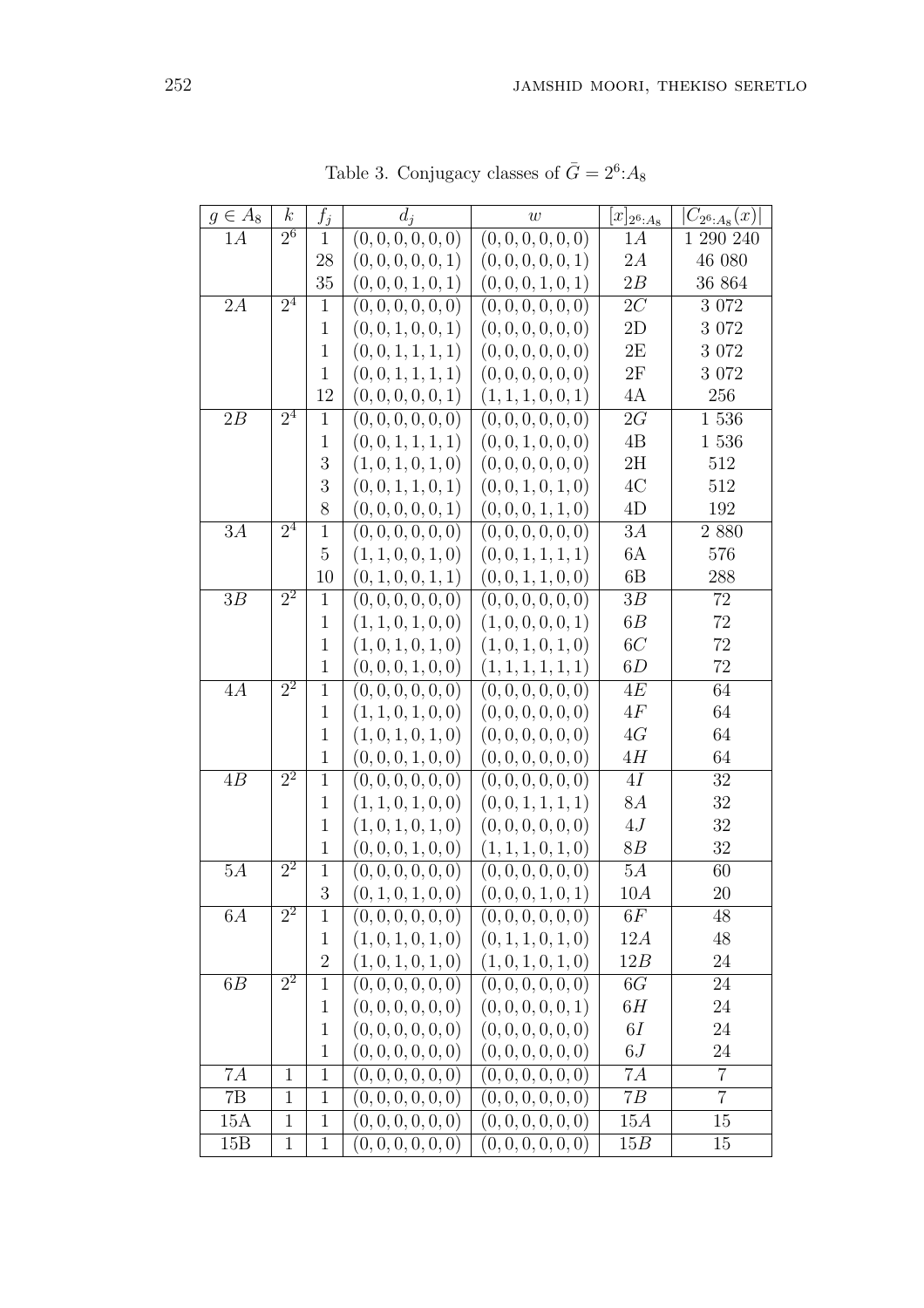Let  $o(dg) = k$  and  $o(g) = m$ . If  $w = (dg)^m$ , then if  $w = (0, 0, 0, 0, 0, 0)$ ,  $k = m$ . On the other hand if  $w \neq (0, 0, 0, 0, 0, 0)$ , then  $k = 2m$ . To get w we use Programme B [18]. We obtain that  $2^6$ : A<sub>8</sub> has altogether 41 conjugacy classes which are given in Table 3 above.

**Remark 5.1** The group  $O_8^+(2)$  has three conjugacy classes of maximal subgroups isomorphic to  $2^6$ : A<sub>8</sub>. Our group  $\overline{G}$ , which is the stabilizer of a non-isotropic point in  $O_8^+(2)$ , is first of these groups as listed in the ATLAS. Table 3 shows that  $N = [1A] \cup [2A]_{\overline{G}} \cup [2B]_{\overline{G}},$  with  $|[2A]_{\overline{G}}| = 28$  and  $|[2B]_{\overline{G}}| = 35$ . The fusion of  $\overline{G}$ into  $O_8^+(2)$  implies  $[2A]_{\overline{G}} \to [2B]_{O_8^+(2)}$  and  $[2B]_{\overline{G}} \to [2A]_{O_8^+(2)}$ . This confirms that  $\overline{G} = N_{O_8^+(2)}(2A_{35}B_{28})$  as it is stated in the ATLAS.

Acknowledgements. The second author would like to thank the University of North West for giving him time to work with Prof. J. Moori and Dr. Z.E. Mpono who introduced him to Fischer-Clifford theory. Special mention is also given about Dr F. Ali and Dr T. Breuer who were most helpful with GAP.

#### References

- [1] Ali, F., Fischer-Clifford Theory and Character Tables of Group Extensions, PhD Thesis, University of Natal, 2001.
- [2] sc Jansen, C., Lux, K., Parker, R., Wilson, R.A., An atlas of Brauer characters, London Mathematical Society Monographs. New Series, 11. Oxford Science Publications, The Clarendon Press, Oxford University Press, New York, 1995.
- [3] DARAFSHEH, M.R., IRANMANESH, A., Computation of the character table of affine groups using Fischer matrices, London Mathematical Society Lecture Note Series, 211, vol. 1, C.M. Campbell et al., Cambridge University Press, 1995, 131-137.
- [4] CONWAY, J.H., et al., *Atlas of Finite Groups*, Oxford University Press, Oxford, 1985.
- [5] Fischer, B., Clifford-Matrices, Progress in Mathematics, 95, Michler, G.O. and Ringel, C.M. (eds.), Birkhauser, Basel, 1991, 1-16.
- [6] The GAP Group, GAP-Groups, Algorithms and Programming, Version 4.4, Aachen, St Andrews, 2008, (http://www-gap.dcs.st-and.ac.uk/~gap).
- [7] Isaacs, I.M., Character Theory of Finite Groups, Academic Press, San Diego, 1976.
- [8] ALI, F., MOORI, J., Fischer-Clifford matrices of the non-split group exten $sion 2<sup>6</sup>U<sub>4</sub>(2),$  Quaest. Math., 31 (1) (2008), 27-36.